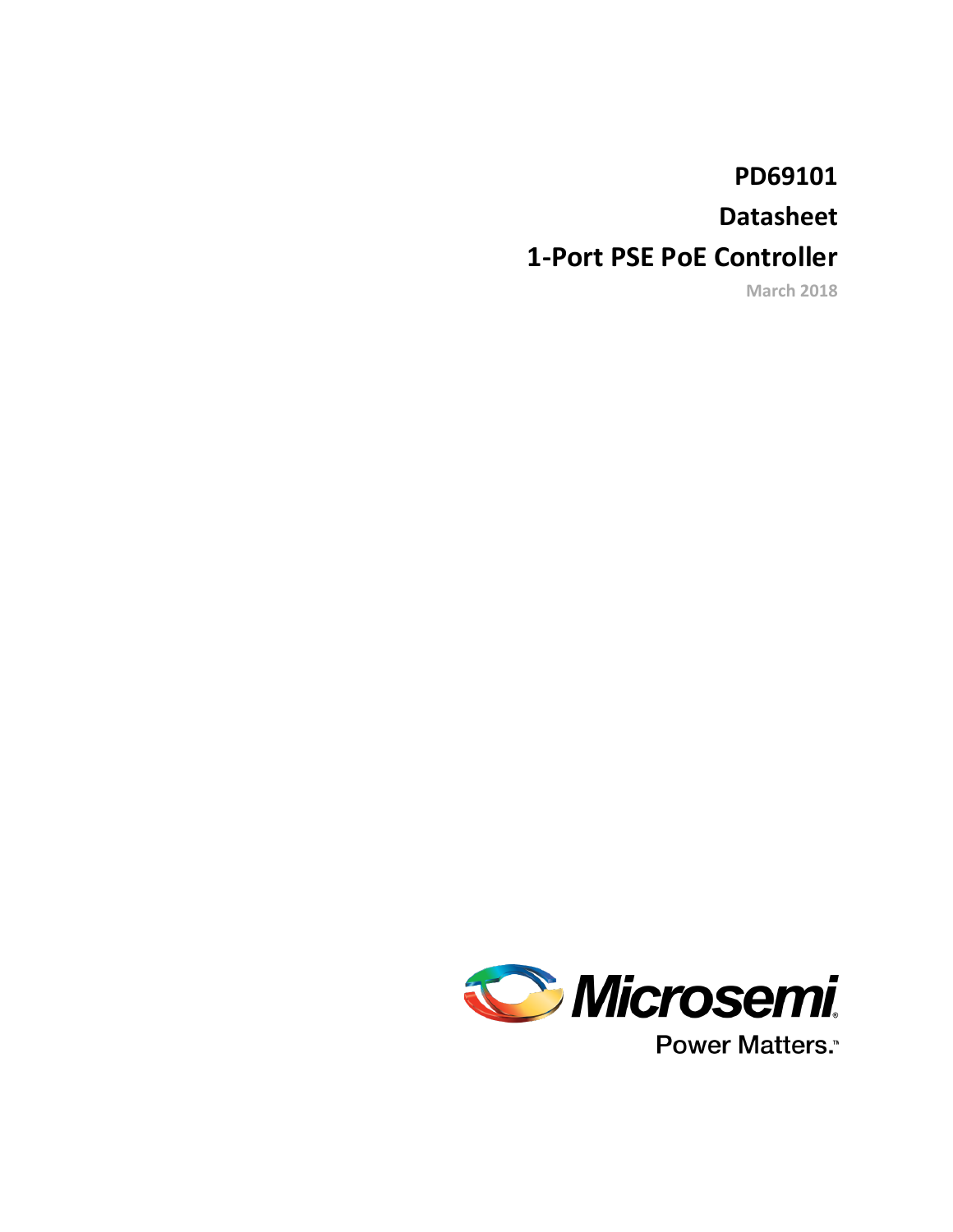

# **Contents**

| 1.1           |  |
|---------------|--|
| 1.2           |  |
| 1.3           |  |
| 1.4           |  |
| 1.5           |  |
| 1.6           |  |
| 1.7           |  |
|               |  |
| 1.8           |  |
| 1.9           |  |
| 1.10          |  |
| 1.11          |  |
|               |  |
| 2.1           |  |
| $2.2^{\circ}$ |  |
|               |  |
|               |  |
| 3.1.1         |  |
| 3.1.2         |  |
| 3.1.3         |  |
| 3.1.4         |  |
| 3.1.5         |  |
| 3.1.6         |  |
| 3.1.7         |  |
| 3.1.8         |  |
|               |  |
| 3.2.1         |  |
| 3.2.2         |  |
| 3.2.3         |  |
| 3.2.4         |  |
| 3.2.5         |  |
| 3.2.6         |  |
| 3.2.7         |  |
| 3.2.8         |  |
| 3.2.9         |  |
|               |  |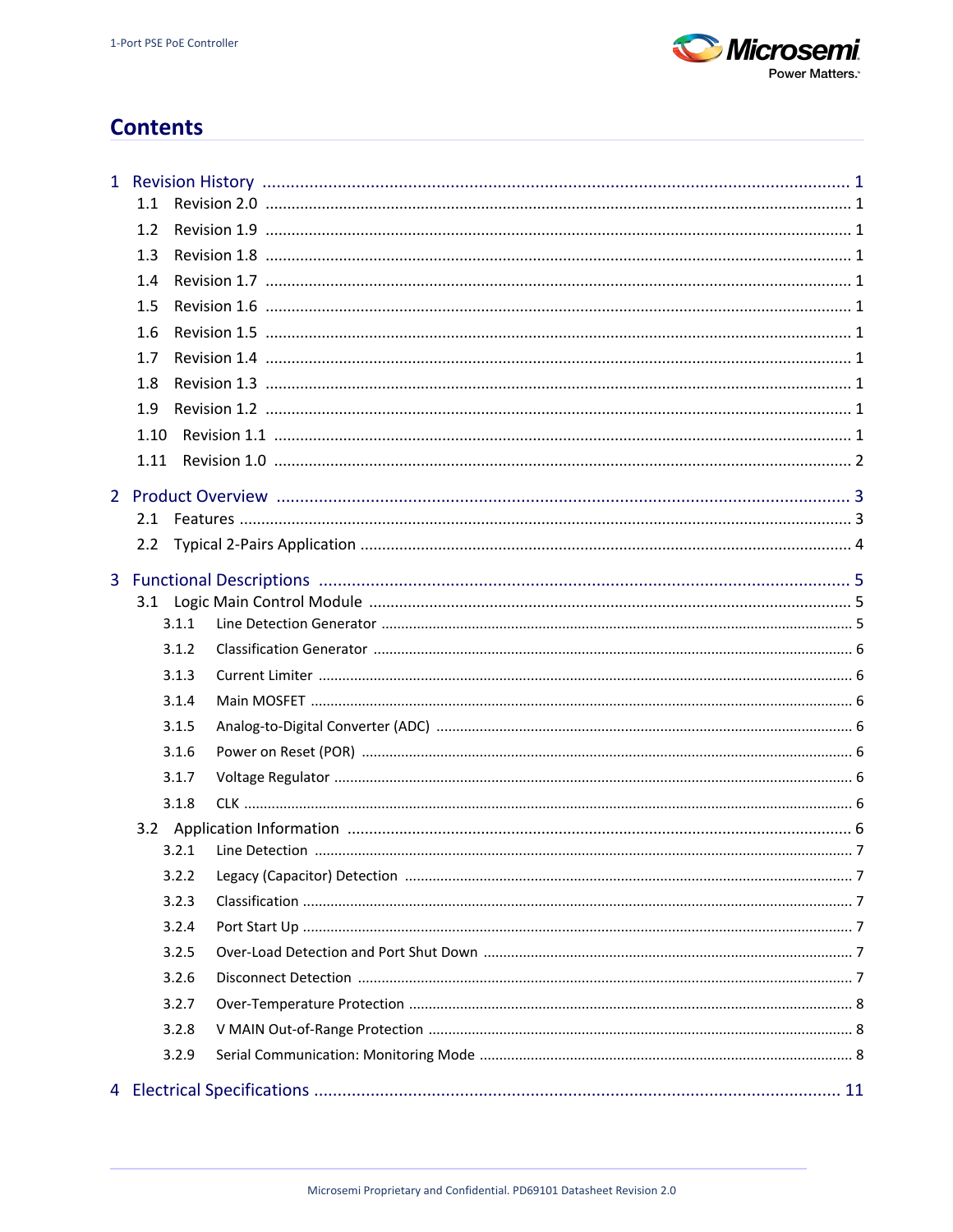

**Power Matters.** 

| 4.3 |  |
|-----|--|
|     |  |
|     |  |
|     |  |
|     |  |
|     |  |
|     |  |
|     |  |
|     |  |
|     |  |
|     |  |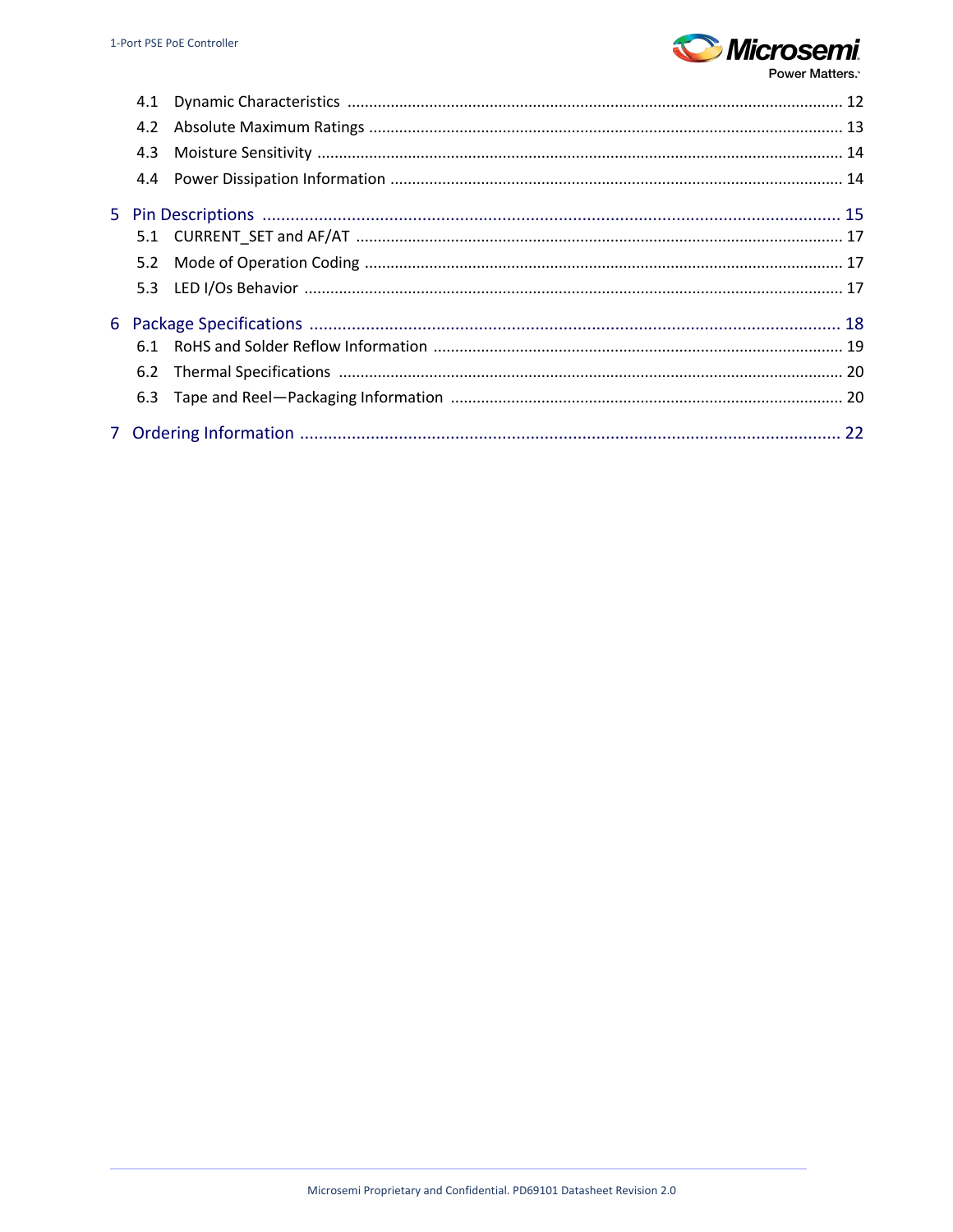

# <span id="page-3-0"></span>**1 Revision History**

The revision history describes the changes that were implemented in the document. The changes are listed by revision, starting with the most current publication.

# <span id="page-3-1"></span>**1.1 Revision 2.0**

Revision 2.0 was published in March 2018. The following is a summary of changes in revision 2.0 of this document.

- $\bullet$ Document format was updated.
- $\bullet$ MSL level was updated from 1 to 3.
- $\bullet$ 4-pair application was removed.
- **[Tape and](#page-22-1) Reel—Packaging Information section was added. For more information, see Tape and** [Reel—Packaging Information \(see page 20\)](#page-22-1).
- Part marking is updated. For more information, see [Ordering Information \(see page 22\).](#page-24-0)

## <span id="page-3-2"></span>**1.2 Revision 1.9**

Revision 1.9 was published in March 2014. The following is a summary of changes in revision 1.9 of this document.

- $\bullet$ TETA JB was added.
- $\bullet$ A typo in the ESD parameter was corrected.
- $\bullet$ Vmain out-of-range information was corrected.

# <span id="page-3-3"></span>**1.3 Revision 1.8**

Revision 1.8 was published in October 2013. In revision 1.8 of this document, the extended input voltage range was updated to 32 V–57 V.

## <span id="page-3-4"></span>**1.4 Revision 1.7**

Revision 1.7 was published in July 2013. In revision 1.7 of this document, TETA JC data was added.

## <span id="page-3-5"></span>**1.5 Revision 1.6**

Revision 1.6 was published in July 2013. In revision 1.6 of this document, the IC marking was updated.

## <span id="page-3-6"></span>**1.6 Revision 1.5**

Revision 1.5 was published in December 2010. In revision 1.5 of this document, parameters were updated.

## <span id="page-3-7"></span>**1.7 Revision 1.4**

Revision 1.4 was published in September 2010. In revision 1.4 of this document, parameters were updated.

## <span id="page-3-8"></span>**1.8 Revision 1.3**

Revision 1.3 was published in June 2010. In revision 1.3 of this document, parameters were updated.

## <span id="page-3-9"></span>**1.9 Revision 1.2**

Revision 1.2 was published in June 2010. In revision 1.2 of this document, the package drawing was updated.

## <span id="page-3-10"></span>**1.10 Revision 1.1**

Revision 1.1 was published in March 2010. In revision 1.1 of this document, the wave forms and functionality were updated according to evaluation results.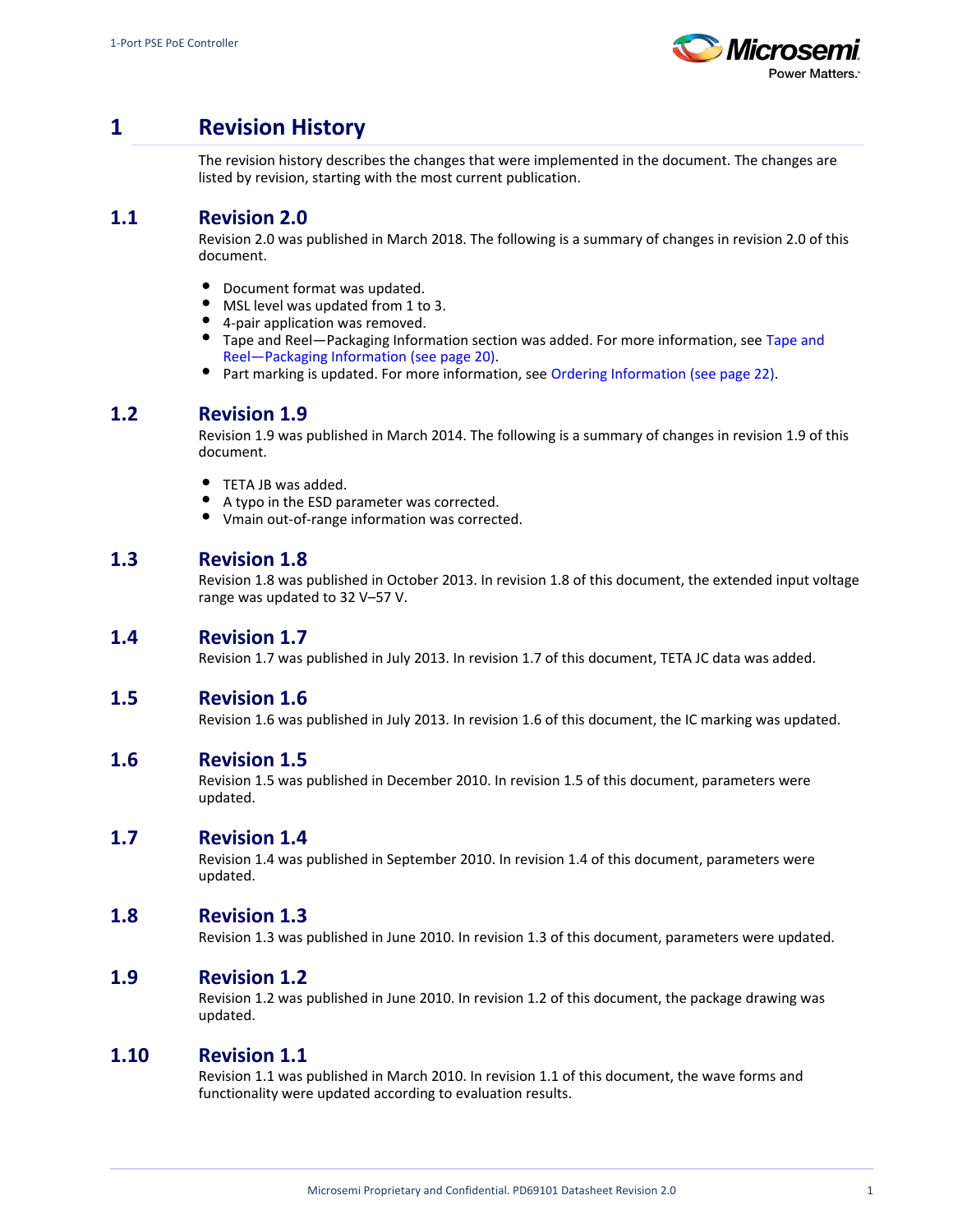

# <span id="page-4-0"></span>**1.11 Revision 1.0**

Revision 1.0 was published in March 2010. It was the first publication of this document.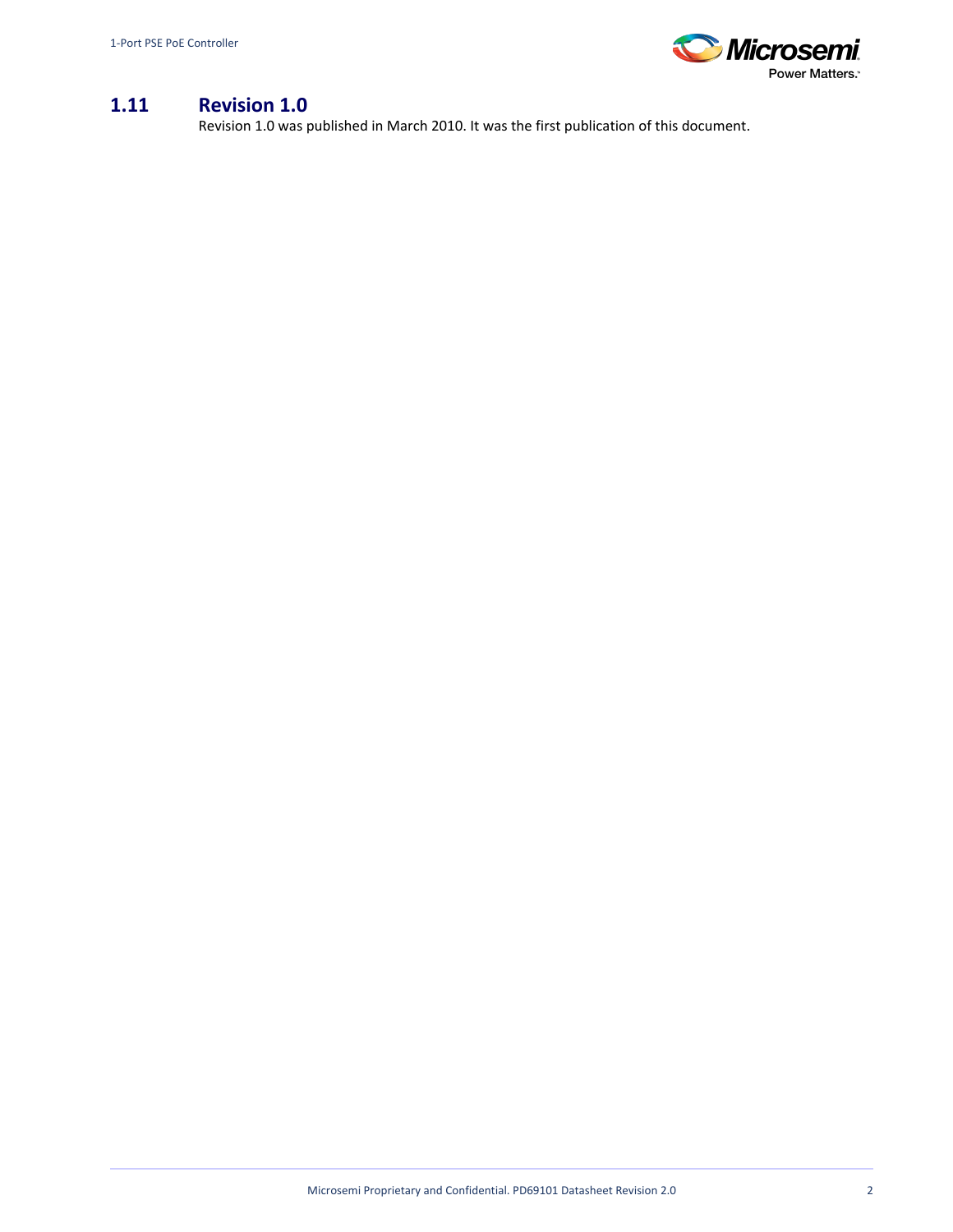

# <span id="page-5-0"></span>**2 Product Overview**

Microsemi's PD69101 is a single-port, mixed-signal, high-voltage Power over Ethernet (PoE) driver. Utilized in Ethernet switches, it enables network devices to share power and data over the same cable. It enables detection of IEEE 802.3af-2003-compliant powered devices (PDs) and IEEE 802.3at high-power devices, ensuring safe power feeding and disconnection of ports, with full digital control and a minimum of external components. A "plug-and-play" device, the PD69101 executes all real-time functions as specified in the IEEE 802.3af-2003 (AF) and IEEE 802.3at high-power (AT) standards, including load detection, AF and AT classification, and multiple classification attempts (MCA).

Integrating power, analog, and state-of-the-art logic, the PD69101 fits into a single 24-pin plastic QFN package. The chip includes built-in internal thermal protection, and two LEDs provide port state and port type (AF/AT) indication.

The PD69101:

- $\bullet$ Is designed to detect and disable disconnected ports, utilizing DC disconnection methods as specified in the AF and IEEE 802.3ar-2009 standards.
- $\bullet$ Is a low-power device using an internal 0.34 Ω MOSFET and an external 0.5 Ω sense resistor.
- Can optionally detect legacy/pre-standard PD devices.
- Provides over-load, under-load, over-voltage, over-temperature, and short-circuiting PD protection.
- $\bullet$ Supports supply voltages ranging from 32 V to 57 VDC with no need for additional power supply sources.

# <span id="page-5-1"></span>**2.1 Features**

PD69101 has the following key features.

- $\bullet$ Fully AF and AT compliant
- $\bullet$ Includes two-event classification
- $\bullet$ Supports pre-standard PD detection
- $\bullet$ Supports Cisco device detection
- $\bullet$ Single DC voltage input (32 V–57 VDC)
- $\bullet$ Supports two pairs
- $\bullet$ V<sub>MAIN</sub> out-of-range protection
- $\bullet$ Wide temperature range: –40 °C to 85 °C
- $\bullet$ Over-temperature protection
- $\bullet$ Low thermal dissipation (0.5  $\Omega$  sense resistor)
- $\bullet$ Includes on/off command pin
- $\bullet$ 2× direct LEDs drive
- $\bullet$ Continuous port monitoring and system data
- $\bullet$ Configurable load current setting
- $\bullet$ Configurable AT/AF modes
- $\bullet$ Configurable standard and legacy detection mode
- $\bullet$ Power soft-start mechanism
- $\bullet$ On-chip thermal protection
- Voltage monitoring and protection
- Built-in 3.3 VDC regulator
- Internal power-on reset
- RoHS compliant
- Low Rdson FET: 0.3 Ω
- MSL3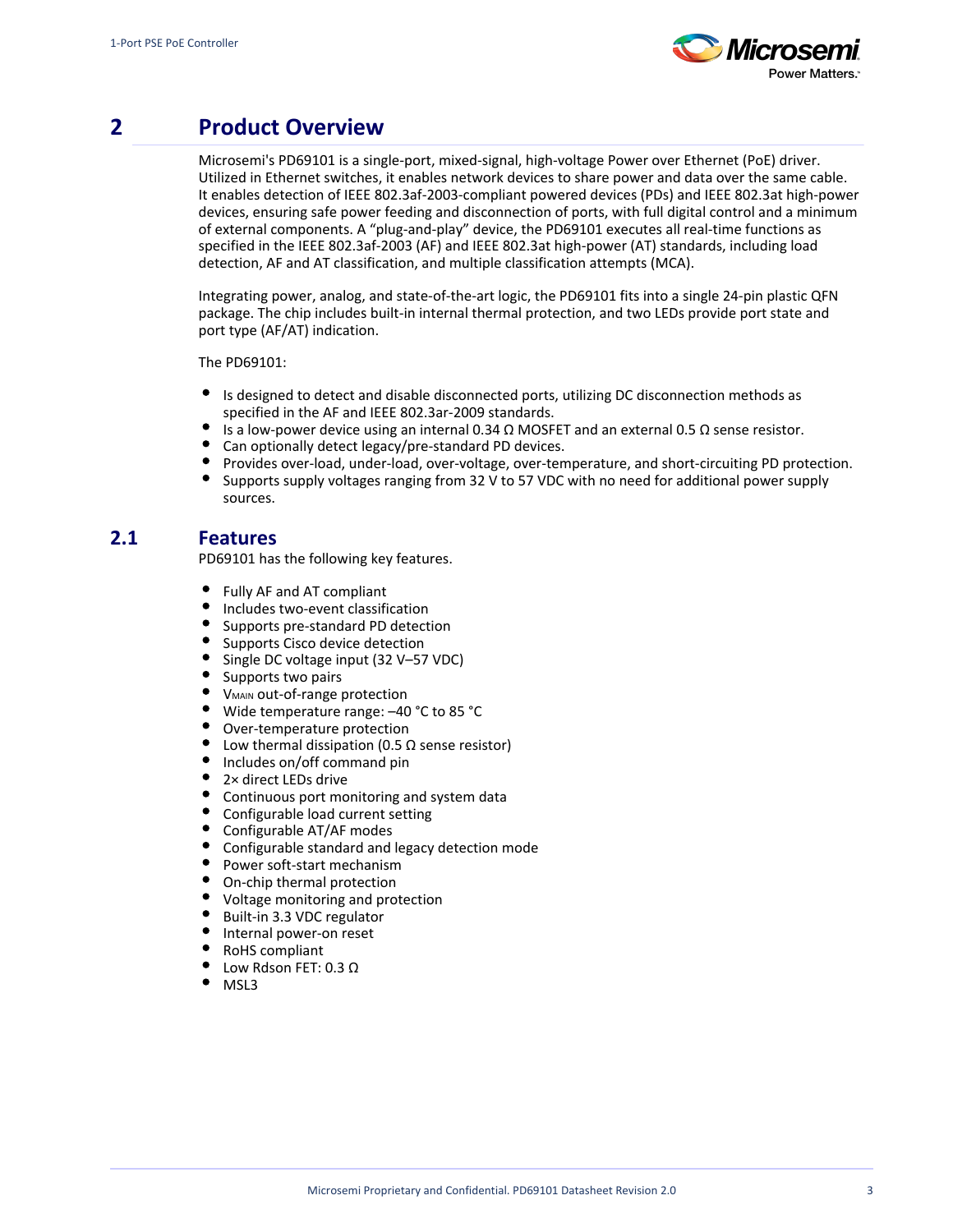

# <span id="page-6-0"></span>**2.2 Typical 2-Pairs Application**

This typical application illustrates a simple plug-and-play PoE solution for a single Ethernet port switch or hub.

POS and NEG signals should be connected to the switch RJ45 jack. AF and AT modes of operations are set through AF/AT and current-set pins (DGND or DVDD).

### **Figure 1 • Typical 2-Pair Application**

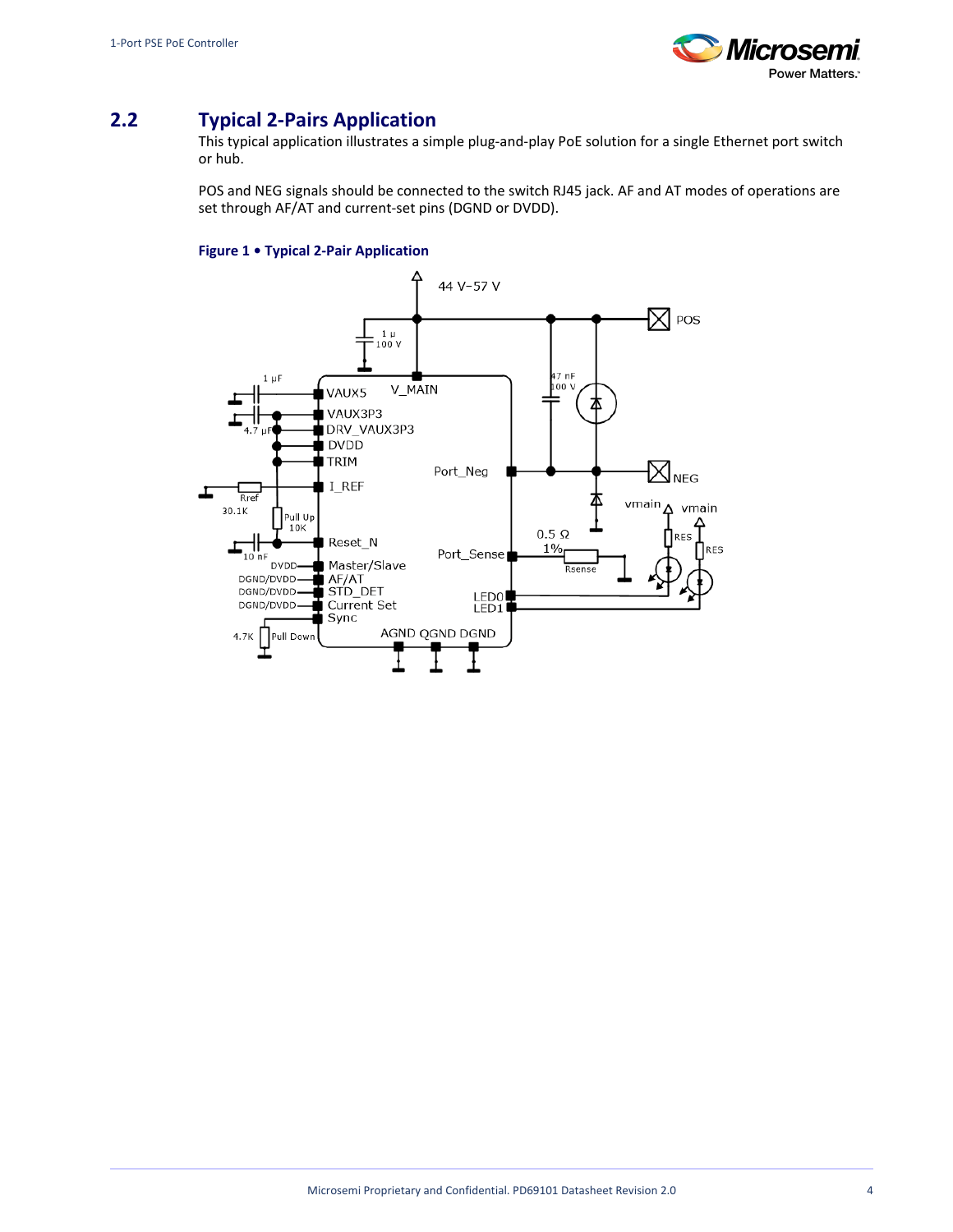

# <span id="page-7-0"></span>**3 Functional Descriptions**

The PD69101 has two major sections: a digital section that controls and monitors the logical PoE functions (state machines, timings, and so on) and an analog section that performs the front-end analog PoE functionality.

The following illustration shows the internal functional blocks of the PD69101 device.



### **Figure 2 • PD69101 Internal Block Diagram**

## <span id="page-7-1"></span>**3.1 Logic Main Control Module**

The logic main control block includes the digital timing mechanisms and state machines, synchronizing and activating the PoE functions, such as:

- $\bullet$ Real-time protection (RTP)
- $\bullet$ Start-up macro (DVDT)
- $\bullet$ Load signature detection (RES DET)
- $\bullet$ Classification macro (CLASS)
- $\bullet$ Voltage and current monitoring registers (VMC)
- $\bullet$ LEDs stream out control indications
- $\bullet$ ADC interfacing
- $\bullet$ Direct digital signals with analog block

### <span id="page-7-2"></span>**3.1.1 Line Detection Generator**

Upon request from the main control module, four different voltage levels are generated by the line detection generator, ensuring robust AF/AT line detection functionality.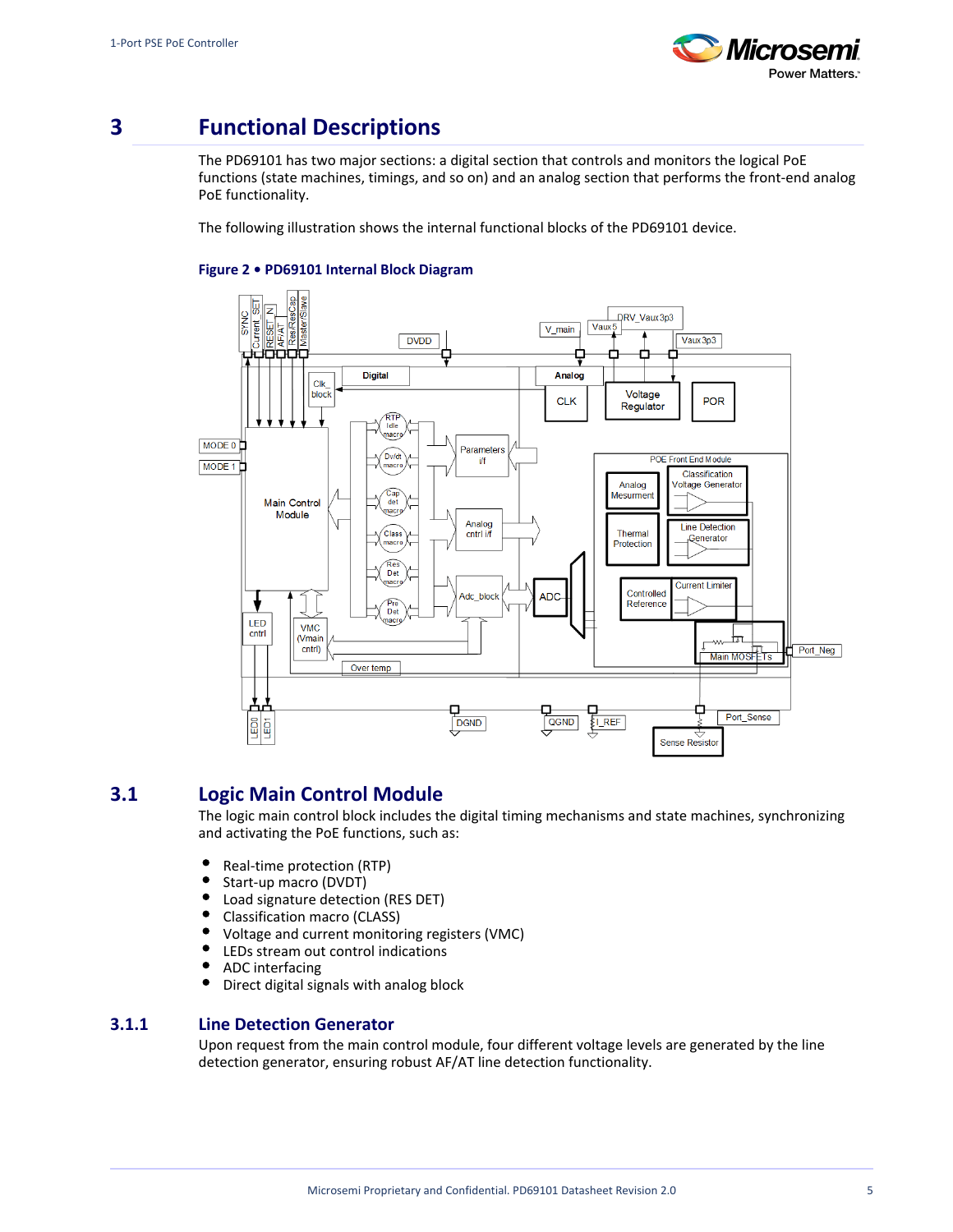

## <span id="page-8-0"></span>**3.1.2 Classification Generator**

Upon request from the main control module, the state machine applies a regulated class event and mark event voltage to the ports, as required by the IEEE standard.

### <span id="page-8-1"></span>**3.1.3 Current Limiter**

This circuit continuously monitors the current of powered ports and limits the current to a specific value, according to pre-defined limits as set by AF/AT and current\_set pins. In cases where the current exceeds this specific level, the system starts measuring the elapsed time. If this time period is greater than a preset threshold, the port is disconnected.

### <span id="page-8-2"></span>**3.1.4 Main MOSFET**

Main power switching FET, used to control PoE current into the load.

### <span id="page-8-3"></span>**3.1.5 Analog-to-Digital Converter (ADC)**

A 10-bit analog-to-digital converter, used to convert analog signals into digital registers for the logic control module.

### <span id="page-8-4"></span>**3.1.6 Power on Reset (POR)**

This circuit monitors the internal 3.3 VDC levels. If this voltage drops below specific thresholds, a reset signal is generated and the PD69101s are reset.

### <span id="page-8-5"></span>**3.1.7 Voltage Regulator**

The voltage regulator generates 3.3 VDC and 5 VDC for the internal circuitry. These voltages are derived from the Vmain supply.

### <span id="page-8-6"></span>**3.1.8 CLK**

CLK is an internal 8 MHz clock oscillator.

## <span id="page-8-7"></span>**3.2 Application Information**

The PD69101 performs IEEE 802.3af and IEEE 802.3at functionality as well as legacy (capacitor) and Cisco PD detection, in addition to protections such as short circuit and dV/dT protection upon startup.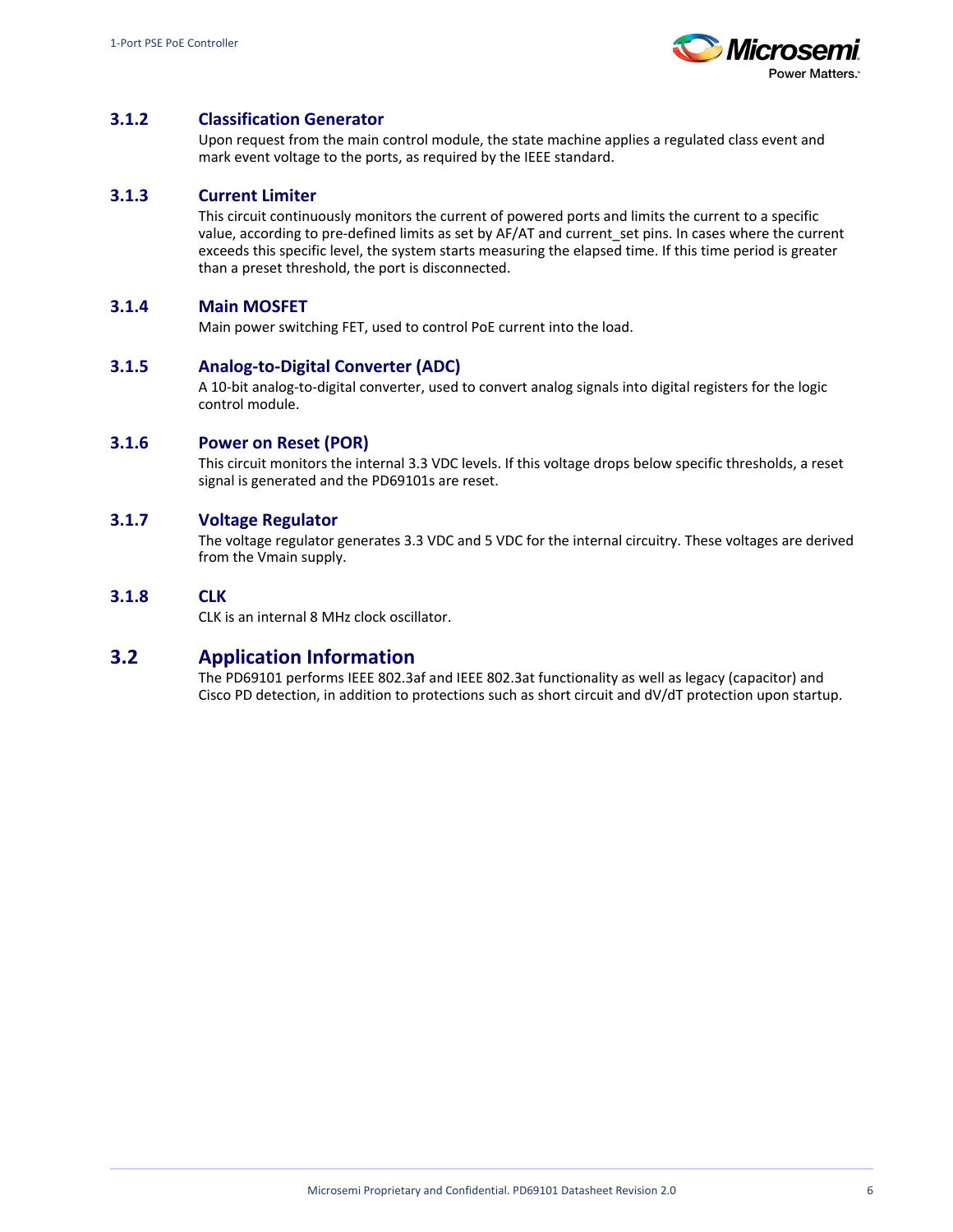

## <span id="page-9-0"></span>**3.2.1 Line Detection**

The line detection feature detects a valid AF or AT load, as specified in the AF/AT standard. The resistor value should range from 19K Ω to 26.5K Ω. Line detection is based on four different voltage levels generated over the PD (the load), as shown in the following illustration.

#### **Figure 3 • Typical PoE Voltage Timing Diagram**



## <span id="page-9-1"></span>**3.2.2 Legacy (Capacitor) Detection**

In cases where pin 24 is set to 0, the PD69101's detection mechanism is configured to detect and power up legacy PDs, as well as AF/AT-compliant. This mechanism also detects and powers up Cisco legacy PDs.

### <span id="page-9-2"></span>**3.2.3 Classification**

The classification process takes place right after the resistor detection, when the resistor detection has completed successfully. The main goal of the classification process is to detect the PD class, as specified in the IEEE 802.3AF and AT standards. In AF mode, the classification mechanism is based on a single voltage level (single class event). In AT mode, the classification mechanism is based on two voltage levels (dual class event) as defined in IEEE 802.3at-2009. In AT mode, when the PD is class 0–3, the PD69101 generates a single class event. When the PD is class 4, the PD69101 generates two class events.

### <span id="page-9-3"></span>**3.2.4 Port Start Up**

Upon a successful detection and classification process, power is applied to the load through a controlled start-up mechanism. During this period, current is limited to 425 mA for a typical duration of 65 mS, which enables the PD load to charge and enter a steady state power condition.

### <span id="page-9-4"></span>**3.2.5 Over-Load Detection and Port Shut Down**

After power up, the PD69101 automatically initializes its internal protection mechanisms to monitor and disconnect power from the load in cases where extreme conditions (such as over-current or short port terminal scenarios) occur, as specified in the IEEE 802.3AF/AT standard.

## <span id="page-9-5"></span>**3.2.6 Disconnect Detection**

The PD69101 supports the DC disconnect function as per the IEEE 802.3AF/AT standard. This mechanism continuously monitors the load current and disconnects power in cases where the load current is below 7.5 mA (typical) for more than 322 mS.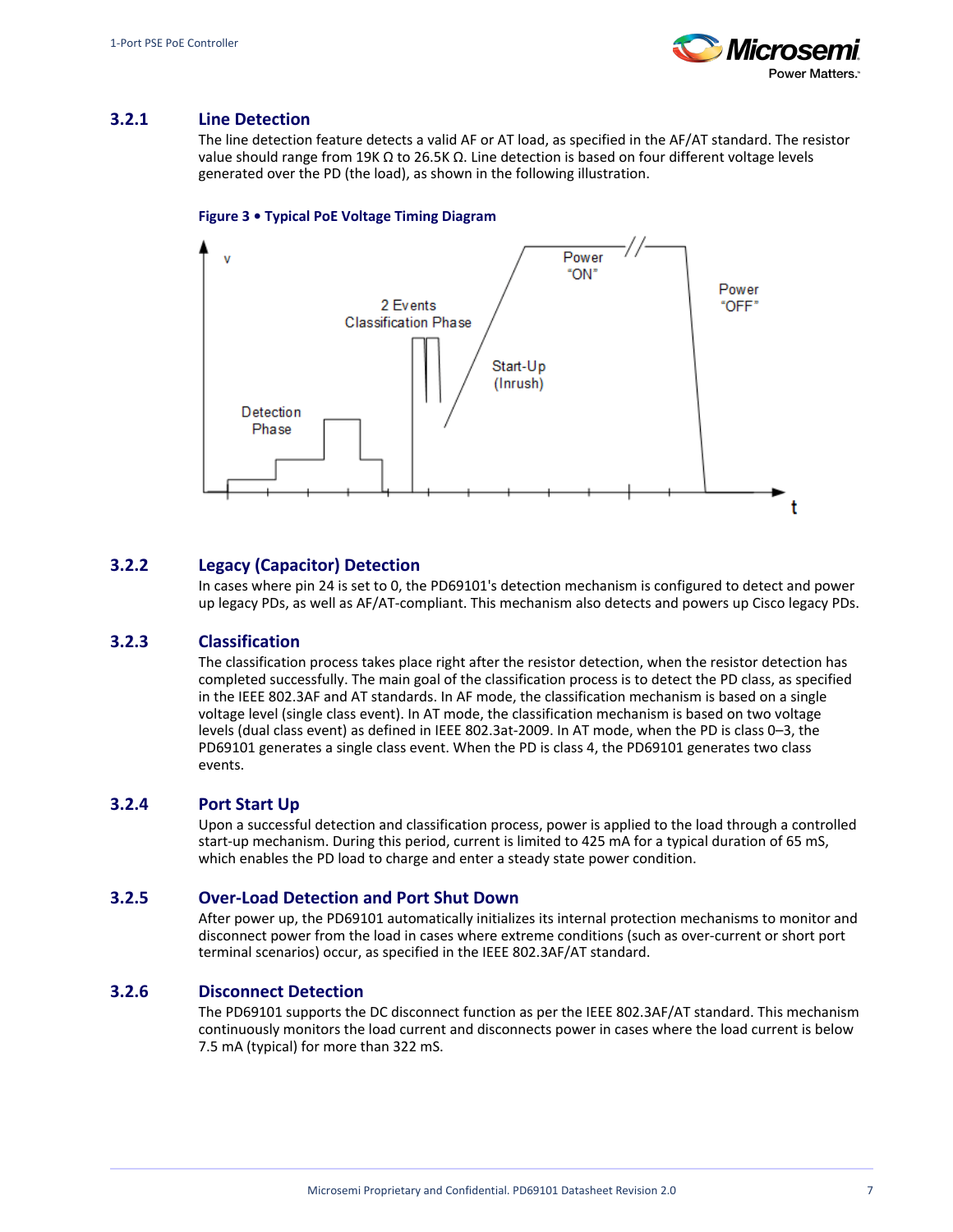

## <span id="page-10-0"></span>**3.2.7 Over-Temperature Protection**

The PD69101 has internal temperature sensors that continuously monitor junction temperature and disconnect load power when the junction temperature exceeds 200 °C. This mechanism protects the device from extreme events such as high ambient temperature or other thermo-mechanical failures that may damage the PD69101.

### <span id="page-10-1"></span>**3.2.8 V MAIN Out-of-Range Protection**

The PD69101 automatically disconnects port power when Vmain exceeds 57.5 VDC ±0.5 VDC. This is an extremely valuable feature that protects the load if the main power source is faulty or damaged.

### <span id="page-10-2"></span>**3.2.9 Serial Communication: Monitoring Mode**

When MODE0 and MODE1 input pins are configured to serial monitoring mode (01), the PD69101 continuously and repeatedly transmits out the content of nine internal registers.

- $\bullet$ Data out stream is transmitted through LED1 (pin 14)
- Clock out stream is transmitted through LED0 (pin 13)
- $\bullet$ Data stream is shifted out with a 1 MHz clock (1 µsec)
- Total transaction packet length is 116 µsec
- The transmission is repeated every 1 µsec
- $\bullet$ Between transactions, the clock is held low while the data stream out is stable high/low.

Note: To exploit LED1 and LED0 to communicate and monitor transmissions, use a 1K  $\Omega$  pull-up resistor to the DVDD.

The following table shows the stream out data transmits of 116 bits, starting from MSB to LSB.

| <b>MSB</b>    |                                             |                          |               |               |                                                |                                                |                                                     | <b>LSB</b>                                                                 |
|---------------|---------------------------------------------|--------------------------|---------------|---------------|------------------------------------------------|------------------------------------------------|-----------------------------------------------------|----------------------------------------------------------------------------|
| Internal<br>0 | Internal<br>1                               | Internal<br>$\mathbf{2}$ | Internal<br>3 | Internal<br>4 | <b>VPORT</b>                                   | <b>VMAIN</b>                                   | <b>IPORT</b>                                        | <b>Port Status</b>                                                         |
| 13 bits       | 10 bits                                     | 23 bits                  | 16 bits       | 16 bits       | 10 bits                                        | 10 bits                                        | 13 bits                                             | 5 bits                                                                     |
|               | 78 internal signals used for internal tests |                          |               |               | Port voltage<br>measurement                    | Vmain<br>voltage<br>measurement                | Port current<br>measurement                         | Real-time port<br>status indication                                        |
|               |                                             |                          |               |               | $LSB = 58$ mV<br>$V = Decimal \times$<br>58 mV | $LSB = 58$ mV<br>$V = Decimal \times$<br>58 mV | $LSB = 238 \mu A$<br>$I = Decimal \times$<br>238 µA | For more<br>information, see<br><b>Port Status Coding</b><br>(see page 8). |

#### **Table 1 • Serial Monitoring Mode**

The following table lists the port status coding.

#### <span id="page-10-3"></span>**Table 2 • Port Status Coding**

| <b>Binary MSB to LSB</b> | <b>Decimal Value</b> | <b>Description</b>  |
|--------------------------|----------------------|---------------------|
| 00000                    | 0                    | PoE idle state      |
| 00001                    | 1                    |                     |
| 00010                    | 2                    |                     |
| 00011                    | 3                    | Searching phase     |
| 00100                    | 4                    | Res detection phase |
| 00101                    | 5                    | Back off phase      |
| 00110                    | 6                    |                     |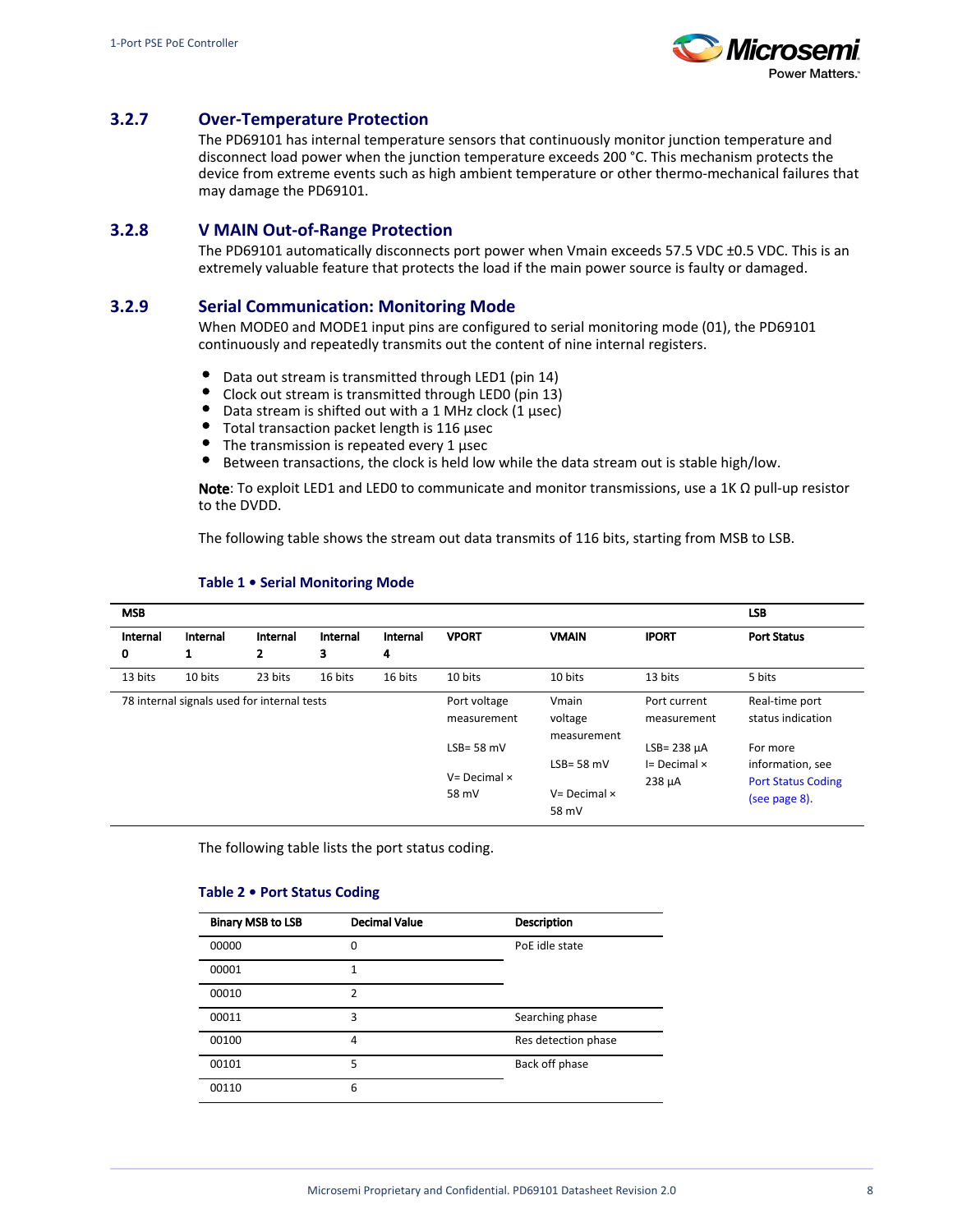

| <b>Binary MSB to LSB</b> | <b>Decimal Value</b> | <b>Description</b>        |
|--------------------------|----------------------|---------------------------|
| 00111                    | $\overline{7}$       | Class phase               |
| 01000                    | 8                    |                           |
| 01001                    | 9                    | Wait for start up         |
| 01010                    | 10                   |                           |
| 01100                    | 12                   |                           |
| 01011                    | 11                   | Cap detection             |
| 01101                    | 13                   | Start up                  |
| 01110                    | 14                   |                           |
| 01111                    | 15                   | Ongoing                   |
| 10000                    | 16                   |                           |
| 10001                    | 17                   | <b>UDL</b>                |
| 10010                    | 18                   | Overload or short circuit |
| 10011                    | 19                   | Vmain out of range        |
| 10100                    | 20                   |                           |

## **Figure 4 • Data Stream Out**





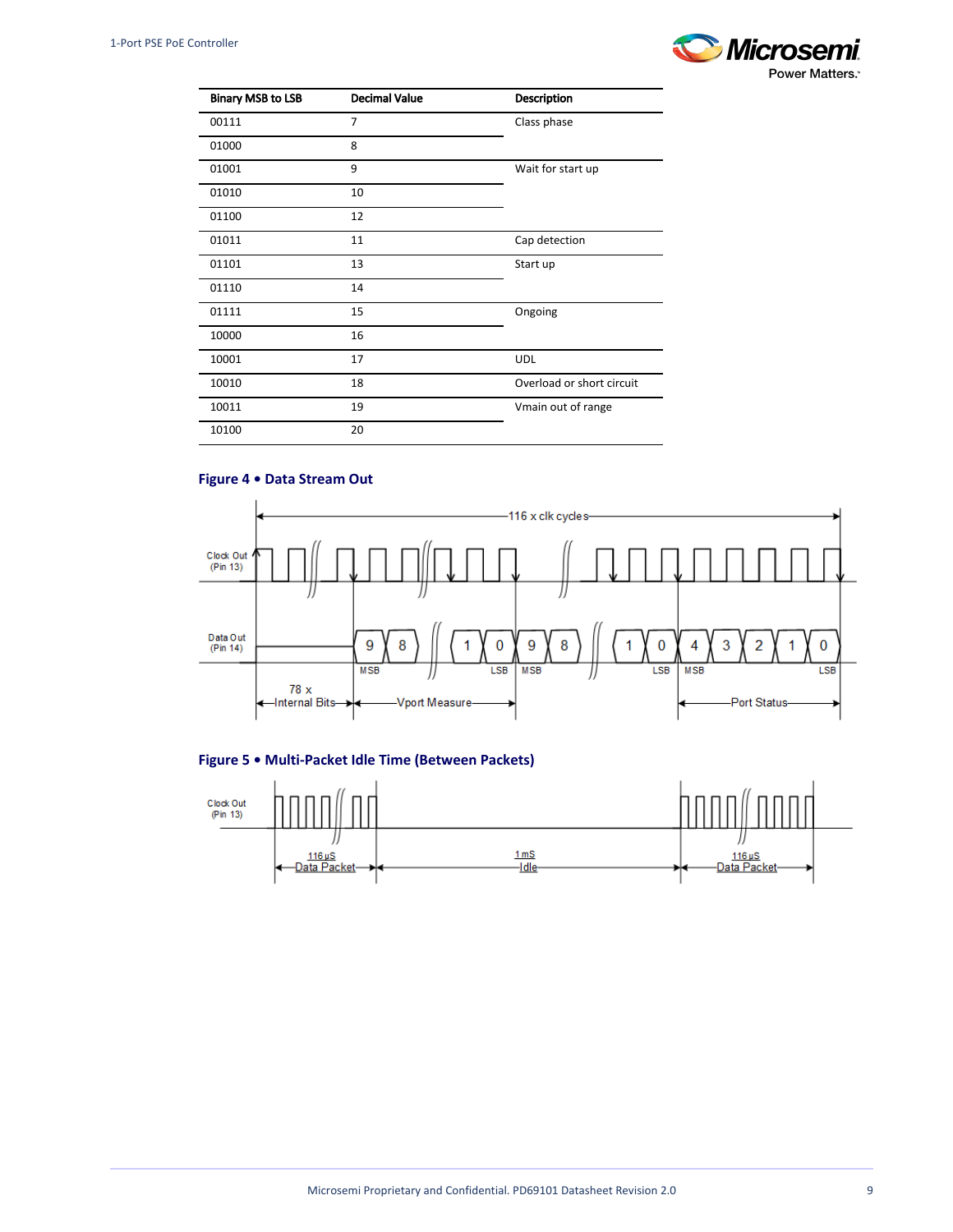



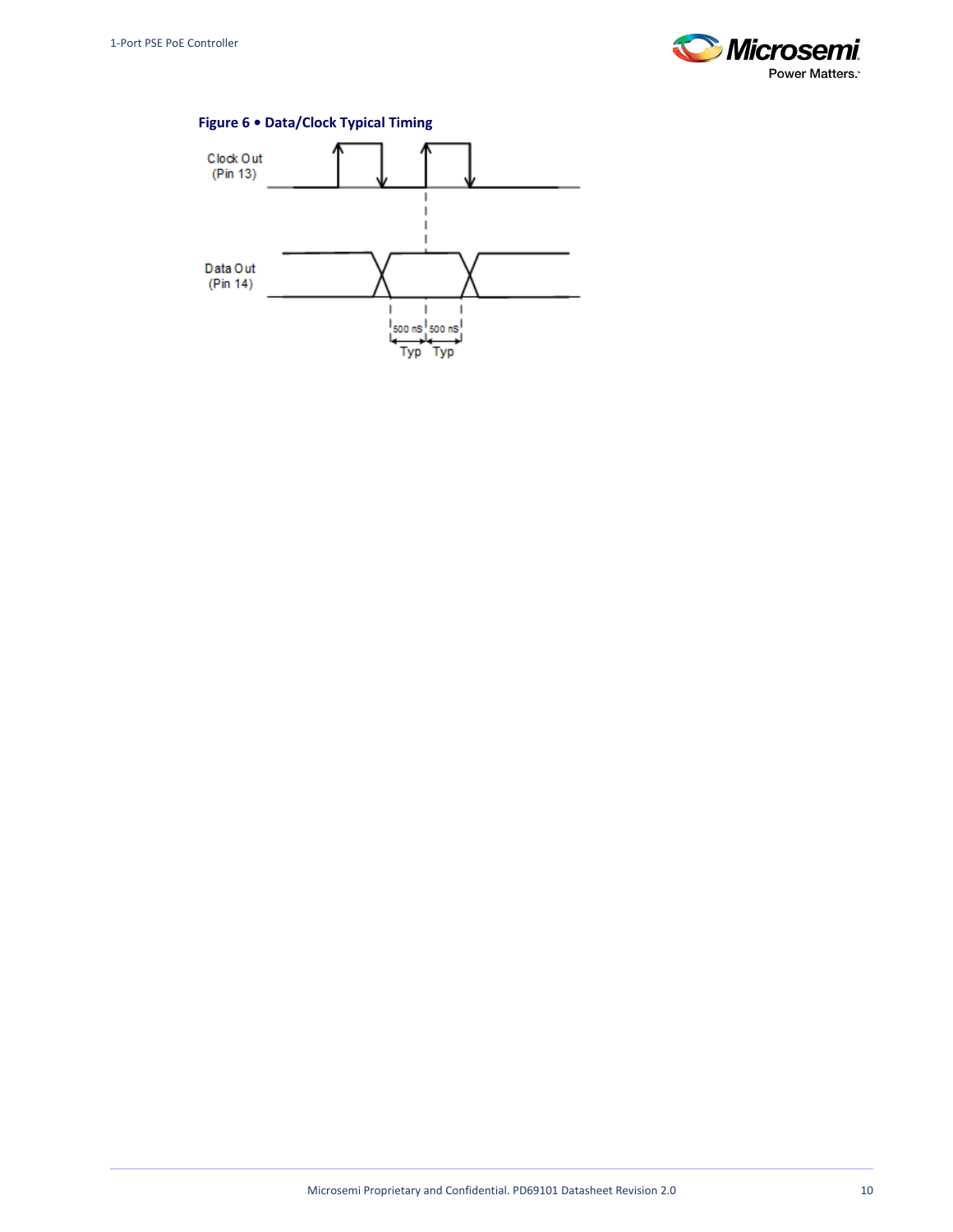

# <span id="page-13-0"></span>**4 Electrical Specifications**

Unless otherwise specified, the following specifications apply to the operating ambient temperature (TAMB): –40 °C to 85 °C.

### **Table 3 • Power Supply**

| Parameter                                 | Symbol       | <b>Test Conditions/</b><br><b>Comment</b> | Min. | Typ. | Max. | Unit       |
|-------------------------------------------|--------------|-------------------------------------------|------|------|------|------------|
| Input voltage                             | <b>VMAIN</b> | Supports full IEEE 802.3<br>functionality | 32   | 55   | 57   | <b>VDC</b> |
| Power supply current at operating<br>mode |              | $V_{MAIN} = 55 V$                         |      |      | 10   | mA         |

### **Table 4 • Digital I/O**

| Parameter                   | Symbol                | <b>Test Conditions/</b><br>Comment | Min.  | Typ. | Max. | <b>Unit</b> |
|-----------------------------|-----------------------|------------------------------------|-------|------|------|-------------|
| Input logic, high threshold | V <sub>IH</sub>       |                                    | 2.2   |      |      | <b>VDC</b>  |
| Input logic, low threshold  | VIL                   |                                    |       |      | 0.8  | <b>VDC</b>  |
| Input hysteresis voltage    |                       |                                    | 0.4   | 0.6  | 0.8  | <b>VDC</b>  |
| Input high current          | Iін                   |                                    | $-10$ |      | 10   | μA          |
| Input low current           | Iπ                    |                                    | $-10$ |      | 10   | μA          |
| Output high voltage         | <b>V<sub>OH</sub></b> | For $I_{OH} = -1$ mA               | 2.4   |      |      | <b>VDC</b>  |
| Output low voltage          | <b>Vol</b>            | $I_{OH} = 1$ mA                    |       |      | 0.4  | <b>VDC</b>  |

### **Table 5 • PoE Load Currents**

| Parameter                | Symbol                                                  | <b>Test Conditions</b><br>/Comment                          | Min. | Typ. | Max. | <b>Unit</b> |
|--------------------------|---------------------------------------------------------|-------------------------------------------------------------|------|------|------|-------------|
| AT, high limit mode      | AT LIM HIGH<br>(high current level, for future<br>use)  | RSENSE = $0.5 \Omega$ 1%,<br>connected at<br>Port Sense pin | 1.18 | 1.2  | 1.28 | A           |
| AT, medium limit<br>mode | AT LIM MID<br>(medium current level, for<br>future use) |                                                             | 847  | 874  | 919  | <b>mA</b>   |
| AT, low limit mode       | AT LIM LOW                                              |                                                             | 706  | 722  | 767  | <b>mA</b>   |
| AF, limit mode           | AF LIM                                                  |                                                             | 410  | 425  | 448  | <b>mA</b>   |

### **Table 6 • Main Power Switching FET**

| Parameter                             | Symbol            | Typ. | Unit   |
|---------------------------------------|-------------------|------|--------|
| On resistance                         | R <sub>DSON</sub> | 0.3  | ▵▵     |
| Internal thermal protection threshold |                   | 200  | $\sim$ |

## **Table 7 • LED0 and LED1 Drivers**

| Parameter    | Symbol                     | Typ. | Max. | Unit |
|--------------|----------------------------|------|------|------|
| Current sink | ISINK (from Vmain to AGND) |      |      | mA   |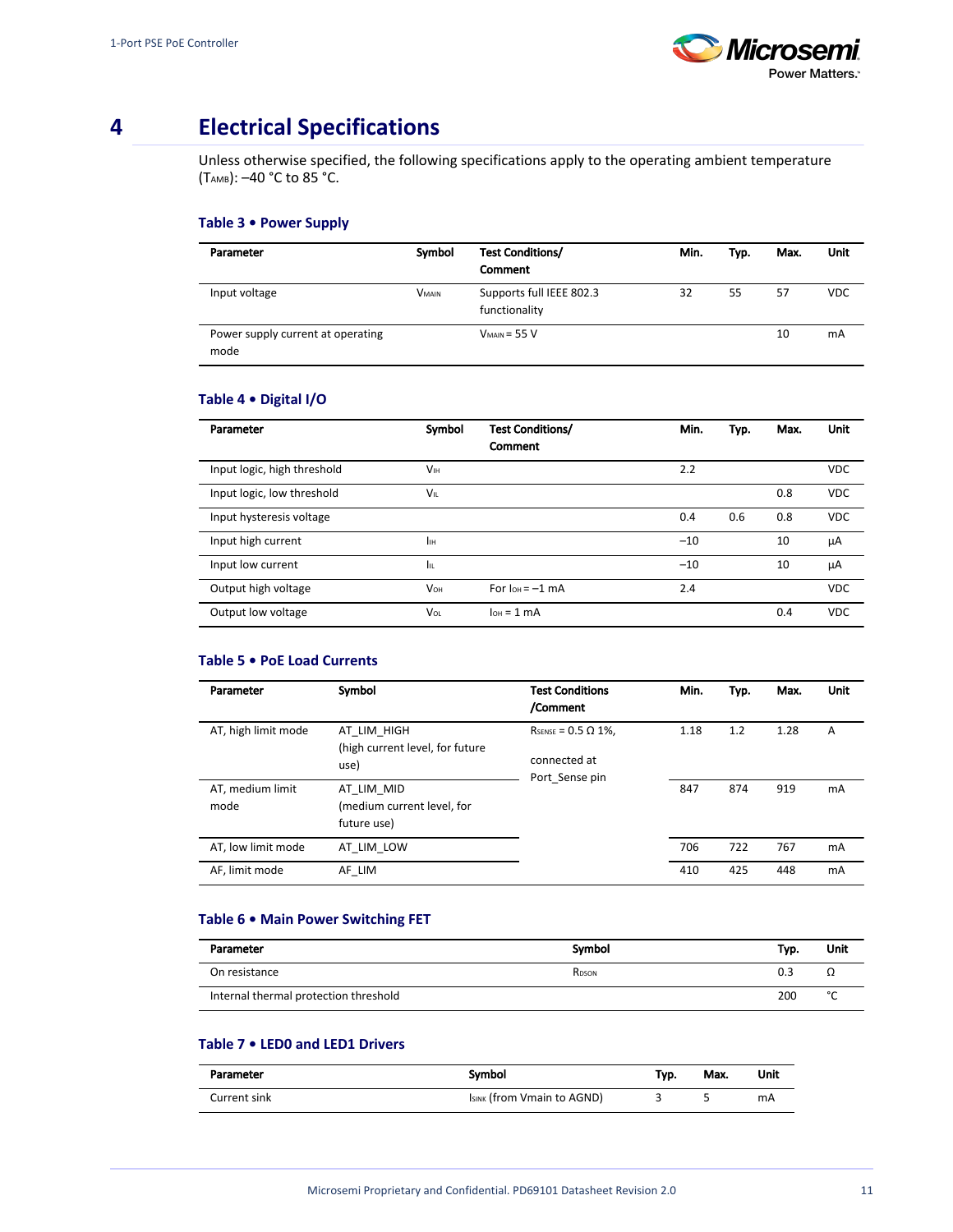

# <span id="page-14-0"></span>**4.1 Dynamic Characteristics**

The PD69101 utilizes three current level thresholds (IMIN, Icut, ILIM) and three timers (TMIN, TCUT, TLIM).

- $\bullet$ Loads that consume ILIM current for more than TLIM are labeled as "short circuit state" and shut down.
- $\bullet$ Loads that dissipate more than  $I_{\text{cut}}$  for longer than T $_{\text{cut}}$  are labeled as overloads and are shut down.
- $\bullet$ If output power is below IMIN for more than TMIN, the PD is labeled as "no load" and is shut down.

Automatic recovery from overload and no load conditions is attempted every TOVLREC periods (typically one second). Output power is limited to  $L_{IM}$ , which is a maximum peak current allowed at the port.

### **Table 8 • IEEE 802.3 AF Mode Parameters**

| Parameter                                                 | Symbol            | <b>Conditions</b>                                                                                                                | Min.        | Typ.         | Max. | Unit      |
|-----------------------------------------------------------|-------------------|----------------------------------------------------------------------------------------------------------------------------------|-------------|--------------|------|-----------|
| Automatic<br>recovery from no<br>load shutdown            |                   | TUDLREC Value, measured from port shutdown point<br>(can be modified through control port)                                       |             | $\mathbf{1}$ |      | sec       |
| Cutoff timer<br>accuracy                                  |                   | Typical accuracy of Tcut                                                                                                         |             | 2            |      | ms        |
| Inrush current                                            | linrsh            | For $t = 50$ ms,<br>$Cload = 180 \mu F$ (max)                                                                                    | 400         |              | 450  | mA        |
| Output current<br>operating range                         | <b>IPORT</b>      | Continuous operation after startup period                                                                                        | 10          |              | 375  | <b>mA</b> |
| Output power<br>available<br>operating range              | PPORT             | Continuous operation after startup period, at port<br>output                                                                     | 0.57        |              | 15.4 | W         |
| Off-mode current                                          | IMIN1             | Must disconnect for T greater than Tuvu                                                                                          | $\mathbf 0$ |              | 5    | <b>mA</b> |
|                                                           | I <sub>MIN2</sub> | May or may not disconnect when T is greater than<br><b>TUVL</b>                                                                  | 5           | 7.5          | 10   | mA        |
| PD power<br>maintenance<br>request drop-out<br>time limit | TPMDO             | Buffer period to handle transitions                                                                                              | 300         |              | 400  | ms        |
| Over-load current<br>detection range                      | <b>I</b> cut      | Time limited to Tovu                                                                                                             | 350         |              | 400  | <b>mA</b> |
| Over-load time<br>limit                                   | TovL              |                                                                                                                                  | 50          |              | 75   | ms        |
| Turn-on rise time                                         | TRISE             | From 10% to 90% of V <sub>port</sub> (specified for PD load<br>consisting of 100 $\mu$ F capacitor in parallel to 200 $\Omega$ ) | 15          |              |      | μs        |
| Turn-off time                                             | TOFF              | From V <sub>port</sub> to 2.8 VDC                                                                                                |             |              | 500  | ms        |
| Time maintain<br>power signature                          | <b>TMPS</b>       | DC modulation time for DC disconnect                                                                                             |             | 49           |      | ms        |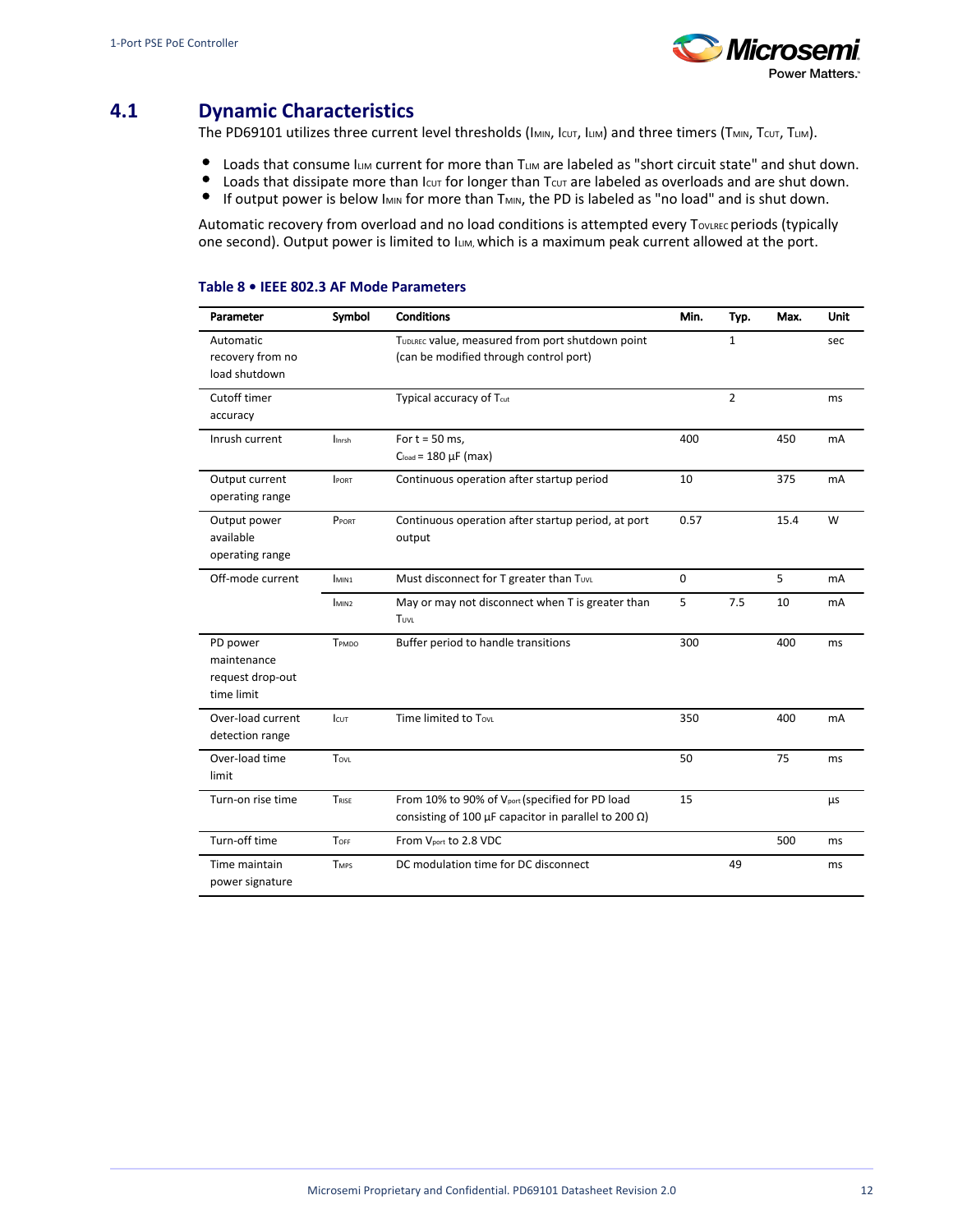

#### **Table 9 • IEEE 802.3 AT Mode Parameters**

| Parameter                                              | Symbol            | <b>Conditions</b>                                                                                                   | Min. | Typ.           | Max.  | <b>Unit</b> |
|--------------------------------------------------------|-------------------|---------------------------------------------------------------------------------------------------------------------|------|----------------|-------|-------------|
| Automatic recovery from<br>no load shutdown            |                   | TUDLREC Value, measured from port<br>shutdown point (can be modified through<br>control port)                       |      | $\mathbf{1}$   |       | sec         |
| Cutoff timer accuracy                                  |                   | Typical accuracy of Tcut                                                                                            |      | $\overline{2}$ |       | ms          |
| Inrush current                                         | <b>linrsh</b>     | For $t = 50$ ms, $C_{load} = 180 \mu F$ (max)                                                                       | 400  |                | 450   | mA          |
| Output current operating<br>range                      | <b>PORT</b>       | Continuous operation after startup period                                                                           | 10   |                | 725   | mA          |
| Output power available<br>operating range              | PPORT             | Continuous operation after startup<br>period, at port output                                                        | 0.57 |                | 36.25 | W           |
| Off-mode current                                       | MIN <sub>1</sub>  | Must disconnect for T greater than Tuvu                                                                             | 0    |                | 5     | mA          |
|                                                        | I <sub>MIN2</sub> | May or may not disconnect when T is<br>greater than<br>TUVL                                                         | 5    | 7.5            | 10    | mA          |
| PD power maintenance<br>request drop-out time<br>limit | TPMDO             | Buffer period to handle transitions                                                                                 | 300  |                | 400   | ms          |
| Over-load current<br>detection range                   | <b>I</b> cut      | Time limited to Tovu                                                                                                |      |                | 600   | mA          |
| Over-load time limit                                   | Tovu              |                                                                                                                     | 50   |                | 75    | ms          |
| Turn-on rise time                                      | TRISE             | From 10% to 90% of Vport (specified for PD<br>load consisting of 100 µF capacitor in<br>parallel to 200 $\Omega$ ). | 15   |                |       | μs          |
| Turn-off time                                          | Torr              | From Vport to 2.8 VDC                                                                                               |      |                | 500   | ms          |
| Time maintain power<br>signature                       | <b>TMPS</b>       | DC modulation time for DC disconnect                                                                                |      | 49             |       | ms          |

# <span id="page-15-0"></span>**4.2 Absolute Maximum Ratings**

The following table lists the absolute maximum ratings for the PD69101. Exceeding these ratings can cause damage to the device. Pin Port\_Sense is ESD sensitive and passes 500 V HBM. All voltages are with respect to ground. Currents are marked positive when flowing into a specified terminal and marked negative when flowing out of a specified terminal.

#### **Table 10 • Absolute Maximum Ratings**

| Parameter                                 | Rating                |
|-------------------------------------------|-----------------------|
| Supply input voltage (V <sub>MAIN</sub> ) | $-0.3$ VDC to 74 VDC  |
| Port Neg pin, LEDO, LED1                  | $-0.3$ VDC to 74 VDC  |
| Port Sense pin                            | $-0.3$ VDC to 3.6 VDC |
| QGND, AGND pins                           | $-0.3$ VDC to 0.3 VDC |
| VAUX5                                     | $-0.3$ V to 5.5 V     |
| All other pins                            | $-0.3$ VDC to 3.6 VDC |
| Operating ambient temperature range       | $-40$ °C to 85 °C     |
| Maximum operating junction temperature    | 150 °C                |
| Storage temperature range                 | -65 °C to 150 °C      |
| ESD protection at all I/O pins            | $±2$ KV (HBM)         |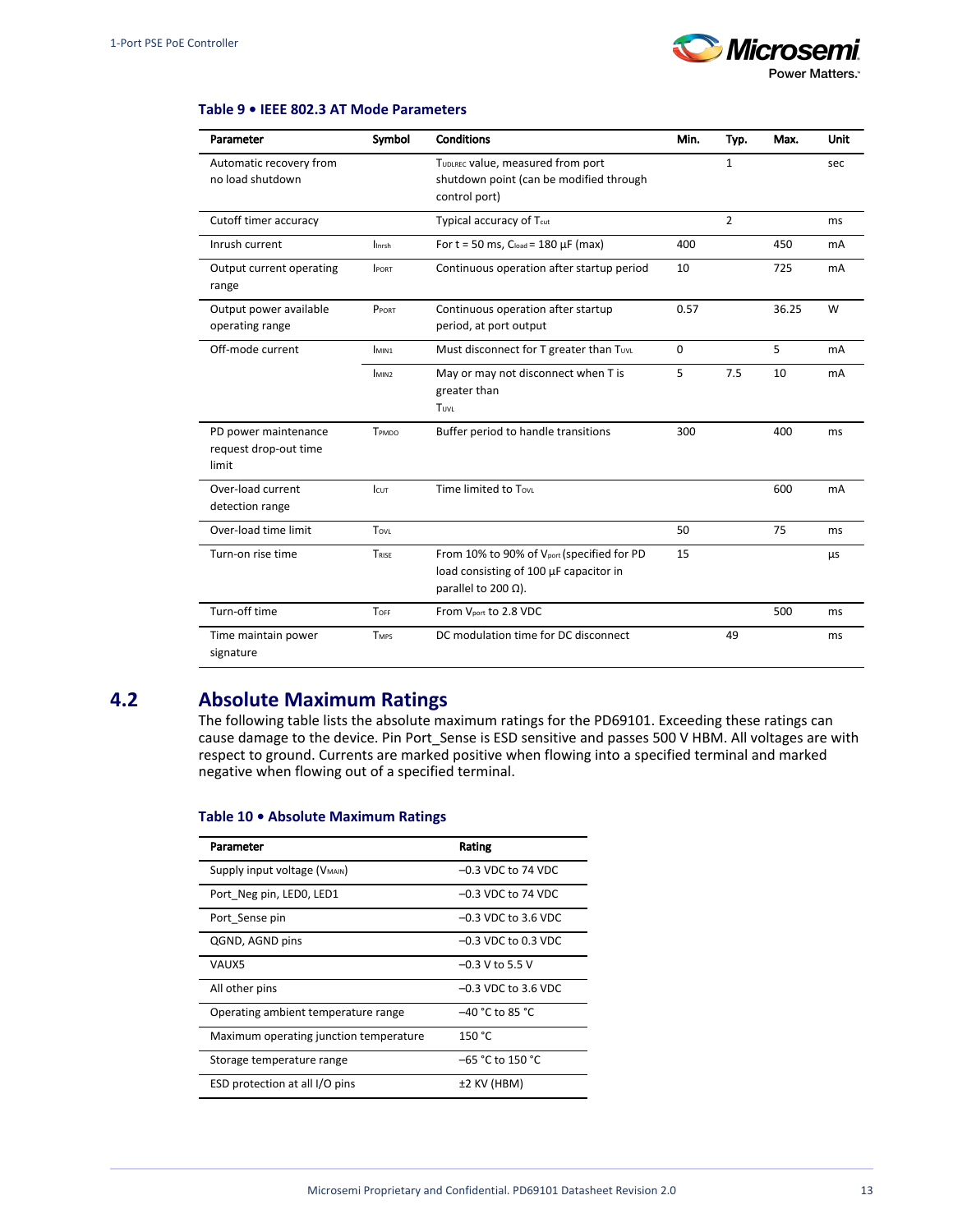

# <span id="page-16-0"></span>**4.3 Moisture Sensitivity**

This device is rated moisture sensitivity level 3 or better as specified in the joint IPC and JEDEC standard IPC/JEDEC J-STD-020. For more information, see the IPC and JEDEC standard.

# <span id="page-16-1"></span>**4.4 Power Dissipation Information**

## **Table 11 • Power Dissipation**

| Parameter                                                               | Value                                  |
|-------------------------------------------------------------------------|----------------------------------------|
| Rsense power dissipation                                                | $0.5 \Omega \times$ IPORT <sup>2</sup> |
| Rds ON power dissipation                                                | $0.3 \Omega \times$ IPORT <sup>2</sup> |
| Pport $AF = 15.4 W$                                                     | PRsense = 51 mW (320 mA)               |
| PRds ON                                                                 | 31 mW (320 mA)                         |
| Pport $AT = 30 W$                                                       | PRsense = 180 mW (600 mA)              |
| PRds ON                                                                 | 108 mW (600 mA)                        |
| Typical PD69101 self power dissipation (including internal regulations) | 0.5 W (50 VDC)                         |
| Typical PD69101 2-pairs AF application power dissipation                | $0.5 W + 51 mW + 31 mW = 0.582 W$      |
| Typical PD69101 2-pairs AT application power dissipation                | $0.5 W + 180$ mW + 108 mW = 0.788 W    |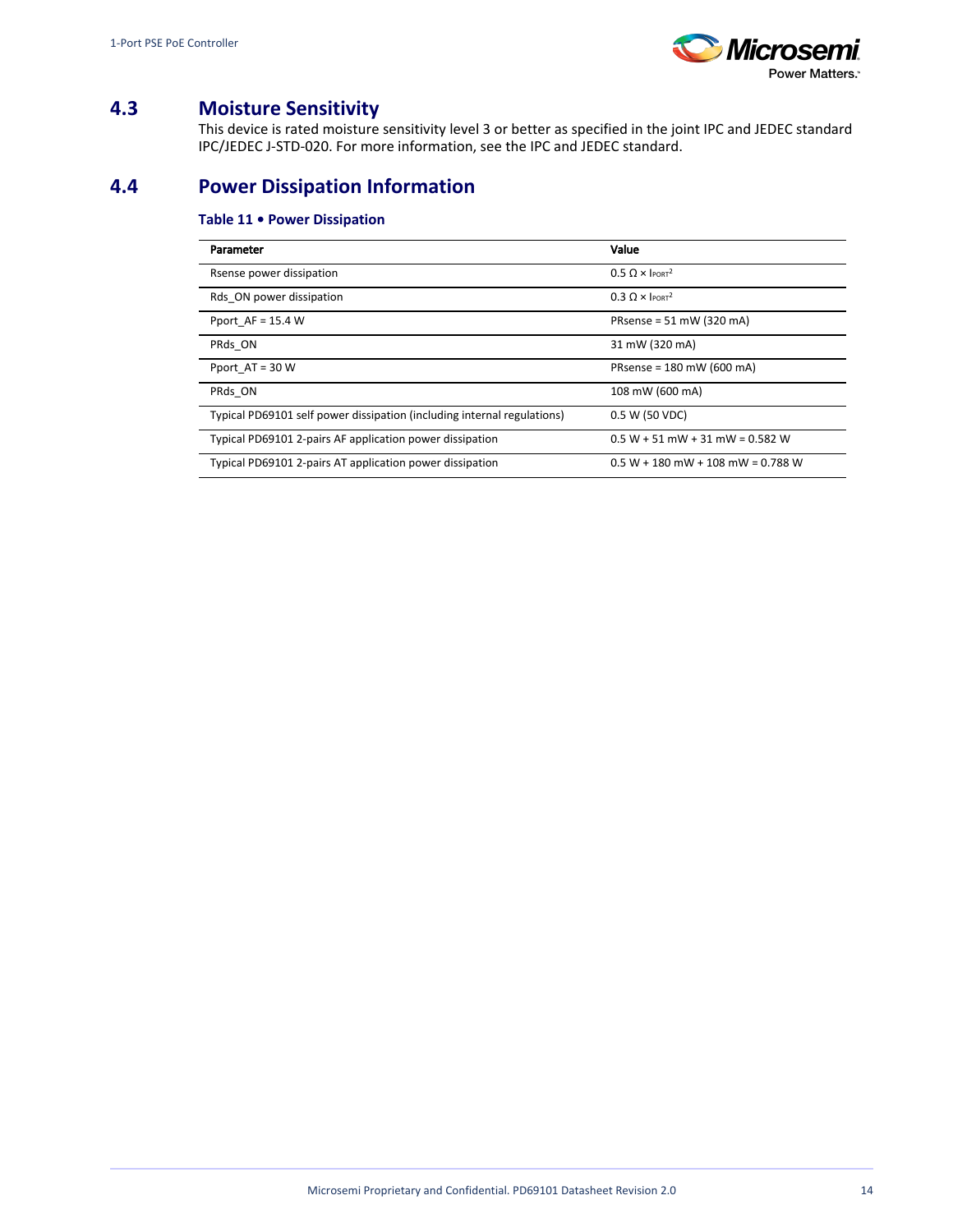

# <span id="page-17-0"></span>**5 Pin Descriptions**

The following illustration shows the device pin diagram from the top and bottom views.

#### **Figure 7 • PD69101 Pinout**



The following table lists the pin descriptions for the PD69101 device.

| <b>Number</b>      | Name                        | Type             | <b>Description</b>                                                                                                                                                                                             |
|--------------------|-----------------------------|------------------|----------------------------------------------------------------------------------------------------------------------------------------------------------------------------------------------------------------|
| 0                  | Exposed PAD                 | Analog<br>ground | Exposed pad; metal plate on the IC bottom side connected to analog<br>ground.<br>A high-quality ground plane (about 500 mil. inch over 500 mil. inch)<br>should be deployed around this pin whenever possible. |
| 1<br>$\mathcal{P}$ | <b>CURRENT SET</b><br>AF/AT | Digital input    | User input to set AF/AT and maximum current limit.<br>Use pull-up resistors to DVDD or pull-down resistors to DGND to set the                                                                                  |
|                    |                             |                  | mode of operation according to CURRENT SET and AF/AT Pins (see page<br>$17$ ).                                                                                                                                 |
| 3                  | <b>DVDD</b>                 | Power in         | Regulated input voltage (3.3 V) for internal digital circuitry.<br>Should be externally connected to pin 4.                                                                                                    |
| 4                  | VAUX3P3                     | Power in         | Voltage regulation in, 3.3 VDC.                                                                                                                                                                                |
|                    |                             |                  | Connect to pin 5.                                                                                                                                                                                              |
|                    |                             |                  | A 4.7 µF capacitor to AGND is recommended.                                                                                                                                                                     |

### **Table 12 • Pin Descriptions**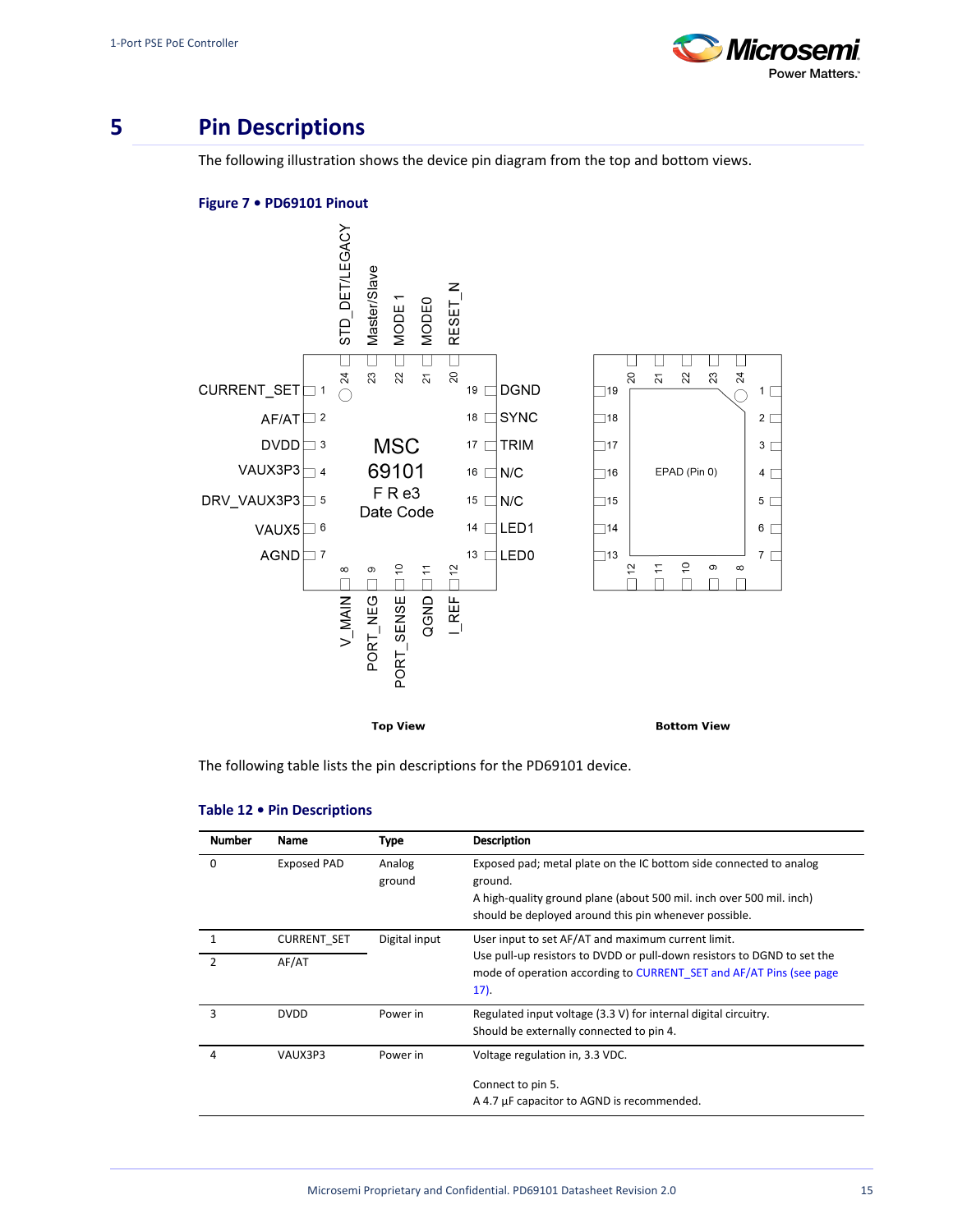

**Power Matters.** 

| <b>Number</b>  | Name               | <b>Type</b>   | <b>Description</b>                                                                                                                                                    |
|----------------|--------------------|---------------|-----------------------------------------------------------------------------------------------------------------------------------------------------------------------|
| 5              | DRV_VAUX3P3        | Power out     | Internal voltage regulator out, 3.3 VDC.                                                                                                                              |
|                |                    |               | Should be externally connected to pin 4.                                                                                                                              |
| 6              | VAUX5              | Power         | Regulated 5 VDC voltage filter.                                                                                                                                       |
|                |                    |               | A 1 µF capacitor to AGND is recommended.                                                                                                                              |
| $\overline{7}$ | <b>AGND</b>        | Power         | Analog ground.                                                                                                                                                        |
| 8              | V_MAIN             | Power         | Supply voltage for the internal analog circuit. Place a low-ESR bypass<br>capacitor with low impedance trace as close as possible to AGND and this                    |
|                |                    |               | pin (not less than $1 \mu$ F).                                                                                                                                        |
| 9              | PORT_NEG           | Analog I/O    | Negative output of the port.                                                                                                                                          |
| 10             | PORT_SENSE         | Analog input  | Sense resistor port input (connected to 0.5, 1% $\Omega$ resistor to GND).                                                                                            |
| 11             | QGND               | Power         | Quiet analog ground; used for sensitive analog cells.                                                                                                                 |
| 12             | I_REF              | Analog I/O    | Resistor reference. Connect 30.1K 1% resistor to QGND.                                                                                                                |
| 13             | LED <sub>0</sub>   | Open-drain I  | Port status direct LED indications. For details, see 2-Pair Behavior (see                                                                                             |
| 14             | LED1               | /О            | page 17). This is a high-voltage, open-drain, active low (SINK) output pin.<br>Connection to LED and Vmain through a $\sim$ 18.2K $\Omega$ ( $\sim$ 3 mA) resistor is |
|                |                    |               | recommended.                                                                                                                                                          |
| 15             | N/C                | Analog I/O    | Test pin (for production use only); keep open (not connected).                                                                                                        |
| 16             | N/C                |               |                                                                                                                                                                       |
| 17             | <b>TRIM</b>        | Analog input  | Zapping input for IC production trimming.                                                                                                                             |
|                |                    |               | Should be connected to DVDD.                                                                                                                                          |
| 18             | <b>SYNC</b>        | Digital I/O   | Synchronization open-drain I/O pin between master and slave.                                                                                                          |
|                |                    |               | In 2-pair mode (switch), this pin should be pulled down to DGND through                                                                                               |
|                |                    |               | a 4.7K $\Omega$ resistor.                                                                                                                                             |
| 19             | <b>DGND</b>        | Digital I/O   | Digital ground.                                                                                                                                                       |
| 20             | RESET N            | Digital input | Reset input/on-off command (active low).                                                                                                                              |
| 21             | MODE 0             | Test I/O      | Configuration input pins.                                                                                                                                             |
| 22             | MODE 1             |               | Used to set mode of operation and test mode at production. Typically                                                                                                  |
|                |                    |               | connected to DGND.                                                                                                                                                    |
|                |                    |               | For details, see Configuration Coding (see page 17).                                                                                                                  |
| 23             | Master/Slave       | Digital input | If connected to DVDD (3.3 VDC): master mode.                                                                                                                          |
|                |                    |               | If connected to GND: slave mode.                                                                                                                                      |
| 24             | STD_DET<br>/LEGACY | Digital input | User input pin to set the chip mode of operation.                                                                                                                     |
|                |                    |               | 1: DVDD= IEEE 802.3af-compliant resistor detection only.                                                                                                              |
|                |                    |               | 0: DGND= IEEE 802.3AF/AT detection and legacy (non-standard) line                                                                                                     |
|                |                    |               | detection.                                                                                                                                                            |

Note: 0= Connect to DGND, 1= connect to DVDD.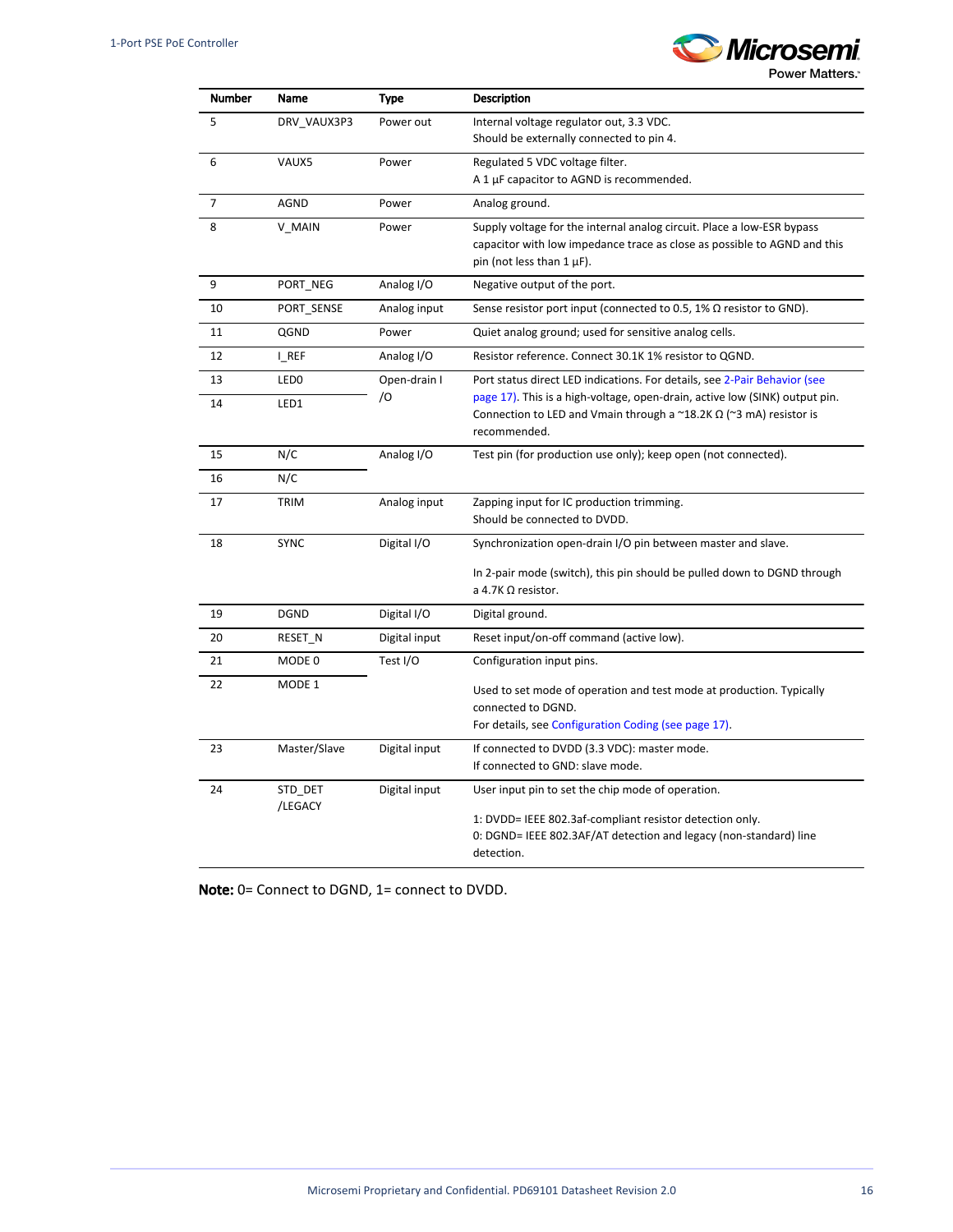

# <span id="page-19-3"></span><span id="page-19-0"></span>**5.1 CURRENT\_SET and AF/AT**

These pins determine the typical PD load output current as listed in the following table.

#### **Table 13 • CURRENT\_SET and AF/AT Pins**

| AT/AF Pin | <b>Current Set Pin</b> | Max. Current<br>Icuτ [mA] | <b>Typical lum</b><br>[mA] | <b>IEEE 802.3</b>          |
|-----------|------------------------|---------------------------|----------------------------|----------------------------|
| 0         |                        | 350                       | 425                        | AF mode (standard)         |
|           |                        | 600                       | 722                        | AT mode (standard)         |
|           |                        | 720                       | 874                        | AT mode (high power)       |
|           |                        | 1000                      | 1200                       | AT mode (extra high power) |

# <span id="page-19-5"></span><span id="page-19-1"></span>**5.2 Mode of Operation Coding**

The following table lists the mode of operation coding options related to pins 21 and 22.

| Mode<br>0 | Mode | Mode                         | <b>Description</b>                                                                                                                      |
|-----------|------|------------------------------|-----------------------------------------------------------------------------------------------------------------------------------------|
| $\Omega$  | 0    | Normal<br>operation mode     | Standard operation PoE mode.<br>LED0 and LED1 outputs are used for direct LED drive as described in LED I/Os<br>Behavior (see page 17). |
| O         |      | Serial<br>monitoring<br>mode | Standard operation PoE mode.<br>LED0 and LED1 are used to continuously stream out internal logic signals for PoE<br>monitoring.         |
|           | 0    | Test mode                    | Internal IC test mode; used in production only.                                                                                         |
|           |      | Test mode                    | Internal IC test mode; used in production only.                                                                                         |

## **Table 14 • Configuration Coding**

# <span id="page-19-4"></span><span id="page-19-2"></span>**5.3 LED I/Os Behavior**

The following tables list the LED I/Os behavior related to pins 13 and 14 in 2-pair application. In both application types, the LED pin is a high-voltage open-drain output pin and an active low (sink) pin. That is, LED is "ON" when the I/O is pulled low.

| <b>Status Indications</b>                                | LED <sub>0</sub>     | LED1                 | <b>Notes</b>                                                                     |
|----------------------------------------------------------|----------------------|----------------------|----------------------------------------------------------------------------------|
| AF mode-port ON                                          | ON                   | <b>OFF</b>           | Useful for bi-color LED connected from LED0 to LED1.                             |
| AT mode (class AT was detected)-port ON                  | <b>ON</b>            | ON                   |                                                                                  |
| AF mode-over-load or short                               | Blink<br>1 Hz        | <b>OFF</b>           | Blinking continues for ~2 sec.                                                   |
| AT mode-over-load or short                               | Blink<br>1 Hz        | <b>Blink</b><br>1 Hz | Blinking continues for $\approx$ 2 sec.                                          |
| Vmain voltage is out of range or IC over-<br>temperature | <b>Blink</b><br>4 Hz | <b>OFF</b>           | Blinking continues as long as over-voltage or over-<br>temperature state exists. |
| AF mode-port OFF                                         | <b>OFF</b>           | ON                   | Useful for bi-color LED connected from LED0 to LED1.                             |
| AT mode-port OFF                                         | <b>OFF</b>           | <b>OFF</b>           |                                                                                  |

#### **Table 15 • 2-Pair Behavior**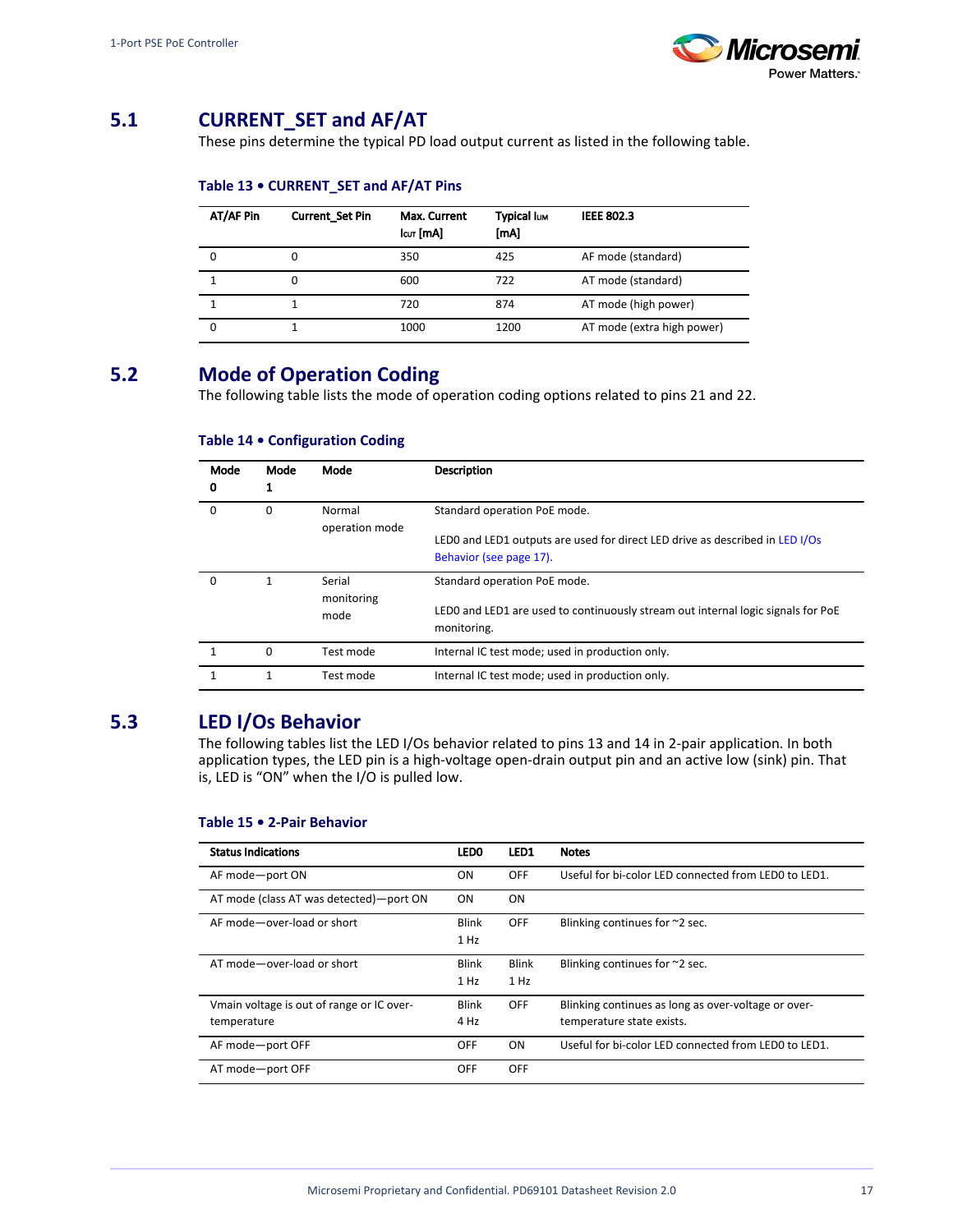

# <span id="page-20-0"></span>**6 Package Specifications**

This section provides the package drawing, RoHS and solder reflow information, and thermal specifications for the PD69101 device.

The PD69101 package is a 4 mm × 5 mm, 24-pin QFN, as shown in the following illustration.

### **Figure 8 • QFN Package**



Dimensions do not include protrusions; these shall not exceed 0.155 mm (.006") on any side. Lead dimension shall not include solder coverage.

The following table lists the dimensions for the QFN package.

| <b>Dimension</b> | <b>Millimeters</b> |      | <b>Inches</b> |           |  |
|------------------|--------------------|------|---------------|-----------|--|
|                  | Min.               | Max. | Min.          | Max.      |  |
| Α                | 0.80               | 1.00 | 0.031         | 0.039     |  |
| A1               | 0.00               | 0.05 | 0             | 0.002     |  |
| A <sub>3</sub>   | 0.20 REF           |      |               | 0.008 REF |  |
| K                | $0.20$ MIN         |      | 0.008 MIN     |           |  |
| e                | 0.50 BSC           |      | 0.02 BSC      |           |  |
| L                | 0.30               | 0.50 | 0.012         | 0.02      |  |
| b                | 0.18               | 0.30 | 0.007         | 0.012     |  |
| D <sub>2</sub>   | 2.50               | 2.75 | 0.098         | 0.108     |  |
| E <sub>2</sub>   | 3.50               | 3.75 | 0.138         | 0.148     |  |
| D                | 4.00 BSC           |      | 0.158 BSC     |           |  |
| E                | 5.00 BSC           |      | 0.197 BSC     |           |  |

#### **Table 16 • Package Dimensions**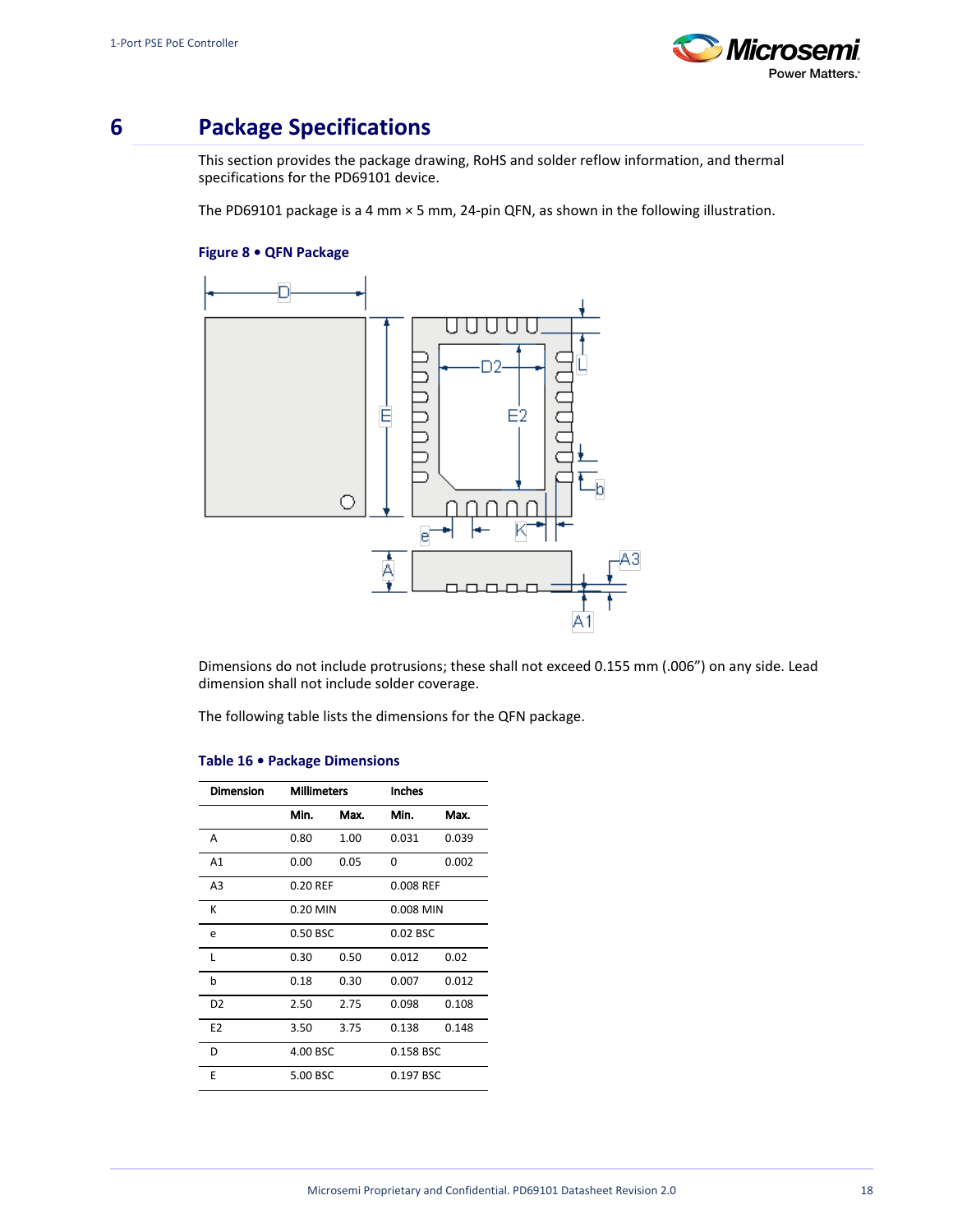

# <span id="page-21-0"></span>**6.1 RoHS and Solder Reflow Information**

The PD69101 device is rated RoHS 6/6. The package is lead(Pb)-free, with a 100% matte tin finish. The package peak temperature for solder reflow (40 seconds maximum exposure) is 260 °C (0 °C, -5 °C).

The following table lists the classification reflow profile information.

### **Table 17 • Classification Reflow Profiles**

| <b>Profile Feature</b>                                      | <b>Pb-Free Assembly</b>                                    |
|-------------------------------------------------------------|------------------------------------------------------------|
| Average ramp-up rate (TS <sub>max</sub> to T <sub>p</sub> ) | 3 °C/second max.                                           |
| Preheat:                                                    | 150 °C                                                     |
| Temperature minimum (TS <sub>min)</sub>                     | 200 °C                                                     |
| Temperature maximum (TS <sub>max</sub> )                    | 60-180 seconds                                             |
| Time (TS <sub>min</sub> to TS <sub>max</sub> )              |                                                            |
| Time maintained above:                                      | 217 °C                                                     |
| Temperature $(TL)$                                          | 60-150 seconds                                             |
| Time $(t_1)$                                                |                                                            |
| Peak/classification temperature                             | See Package Classification Reflow Temperatures (see page). |
| Time within 5 °C of actual peak temperature (tp)            | 20-40 seconds                                              |
| Ramp-down rate                                              | 6 °C/second max.                                           |
| Time 25 °C to peak temperature                              | 8 minutes max.                                             |

Note: All temperatures refer to the top-side of the package, measured on the package body surface.

#### **Figure 9 • Classification Reflow Profile Diagram**



Note: Exceeding these ratings can damage the device.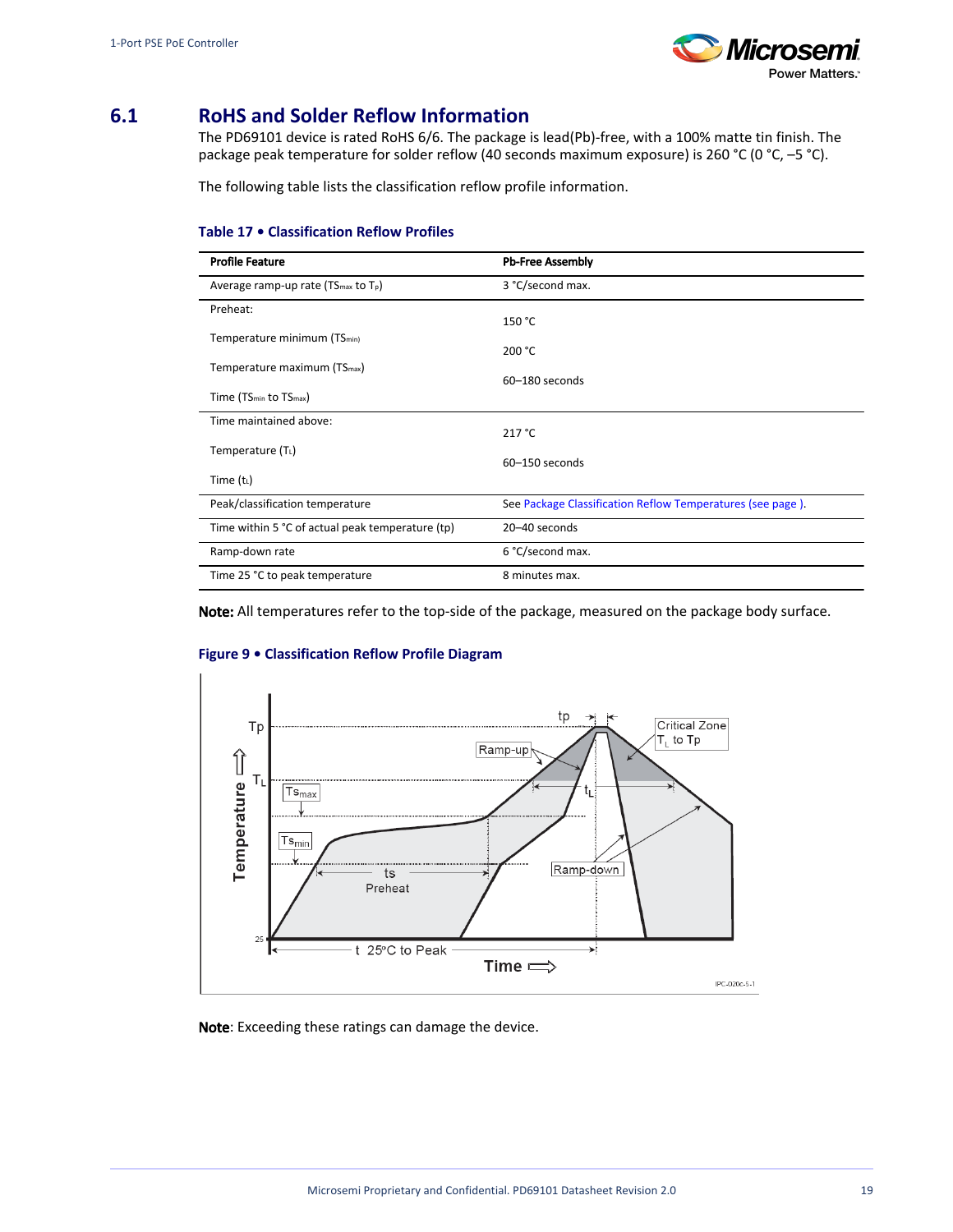

# <span id="page-22-0"></span>**6.2 Thermal Specifications**

The following table lists the thermal specifications for the PD69101 device.

### **Table 18 • Thermal Specifications**

| Parameter                                       | Value   |
|-------------------------------------------------|---------|
| Typical thermal resistance: junction to ambient | 25 °C/W |
| Typical thermal resistance: junction to case    | 4°C/W   |
| Typical thermal resistance: junction to board   | 2 °C/W  |

The θJA numbers are guidelines for the thermal performance of the device/pc-board system. All specifications assume no ambient airflow.

## <span id="page-22-1"></span>**6.3 Tape and Reel—Packaging Information**

The following section provides the tape and reel packaging information. The following illustration represents tape specification.

### **Figure 10 • Tape Specification**



The following table lists the tape mechanical data.

| <b>Dimension</b> | <b>Millimeters</b> |
|------------------|--------------------|
| A <sub>0</sub>   | $4.25 \pm 0.10$    |
| B <sub>0</sub>   | $5.40 \pm 0.10$    |
| K <sub>0</sub>   | $1.20 \pm 0.10$    |
| K1               |                    |
| Pitch            | $8.00 + 0.10$      |
| Width            | $12.00 \pm 0.30$   |
|                  |                    |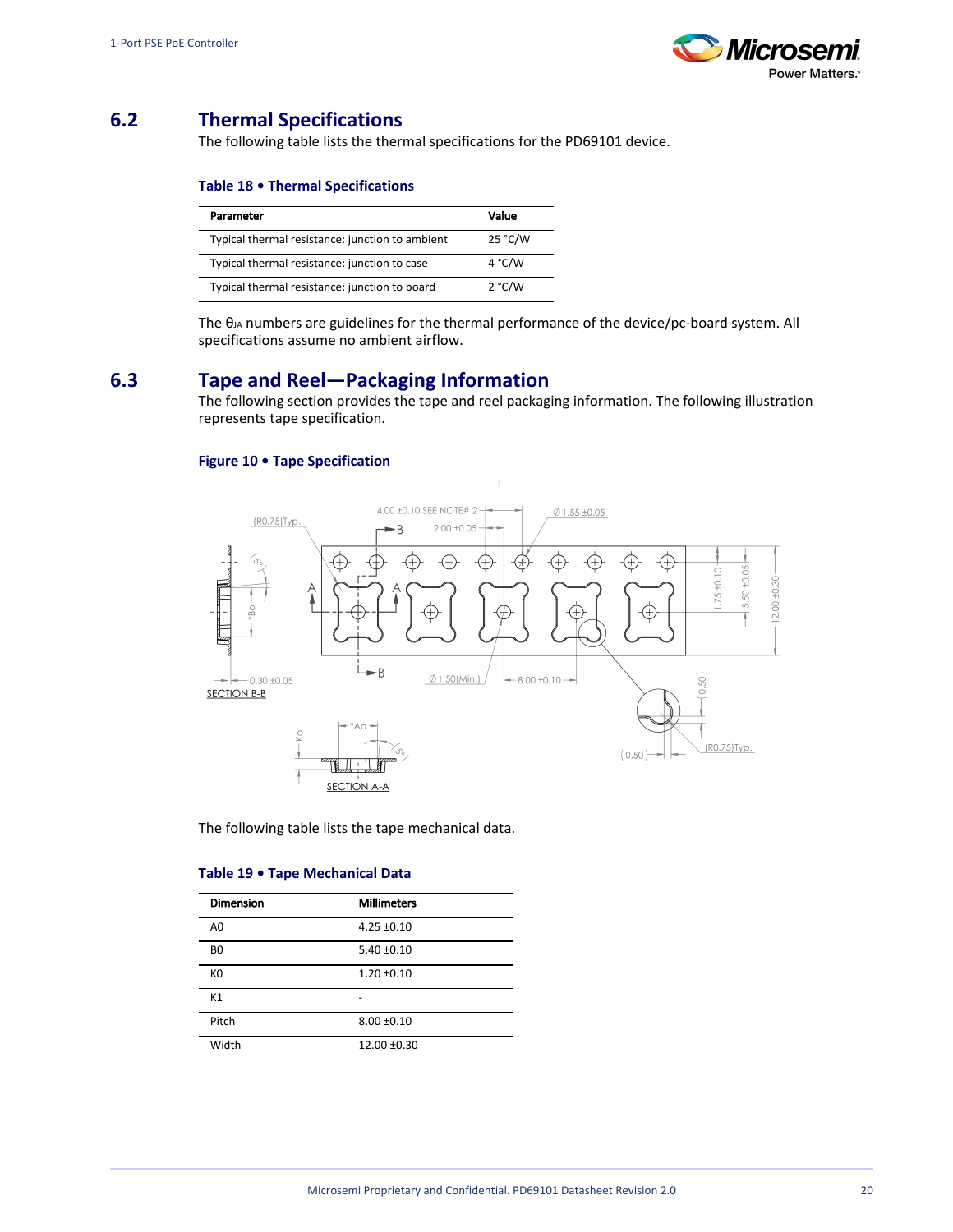

The following illustration represents reel specification.

### **Figure 11 • Reel Specification**

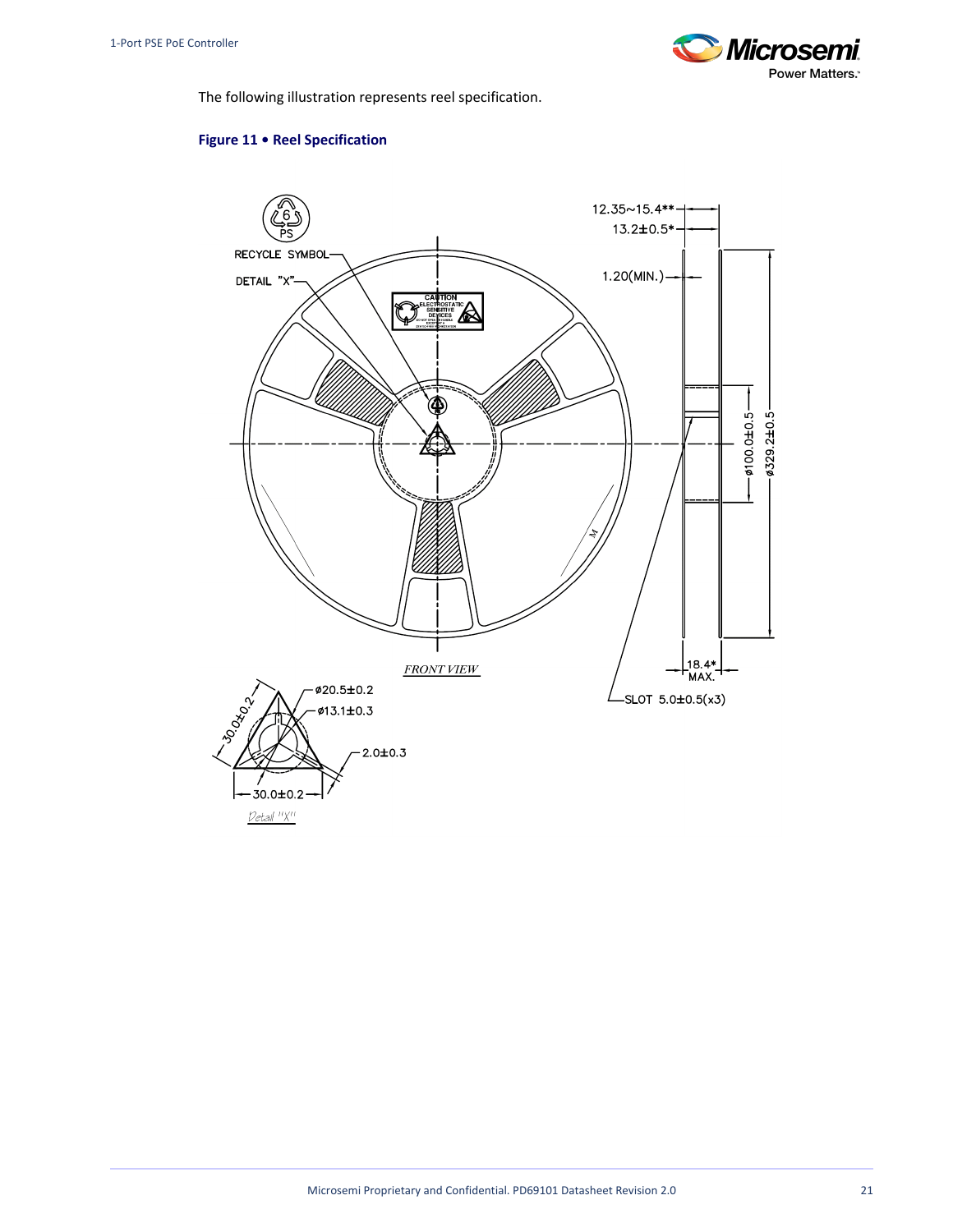

# <span id="page-24-0"></span>**7 Ordering Information**

The following table lists the ordering information for the PD69101 device.

### **Table 20 • Ordering Information**

| <b>Part Number</b> | Package                   | <b>Packaging Type</b> | <b>Temperature</b> | <b>Part Marking</b>  |
|--------------------|---------------------------|-----------------------|--------------------|----------------------|
| PD69101ILQ-TR      | Plastic 24-pin            | Tape and reel         | $-40$ °C to 85 °C  | MSC                  |
|                    |                           |                       |                    | 69101                |
|                    | $QFN: 4$ mm $\times$ 5 mm |                       |                    | FRe3 <sup>1</sup>    |
|                    |                           |                       |                    | YYWWTZZ <sup>2</sup> |

1. FR e3: F = FAB Code, R = Product revision code, and e3 = 2nd level interconnect.

2. YY = Year, WW = Week, A = Assembly location, and ZZ = Assembly lot sequence code.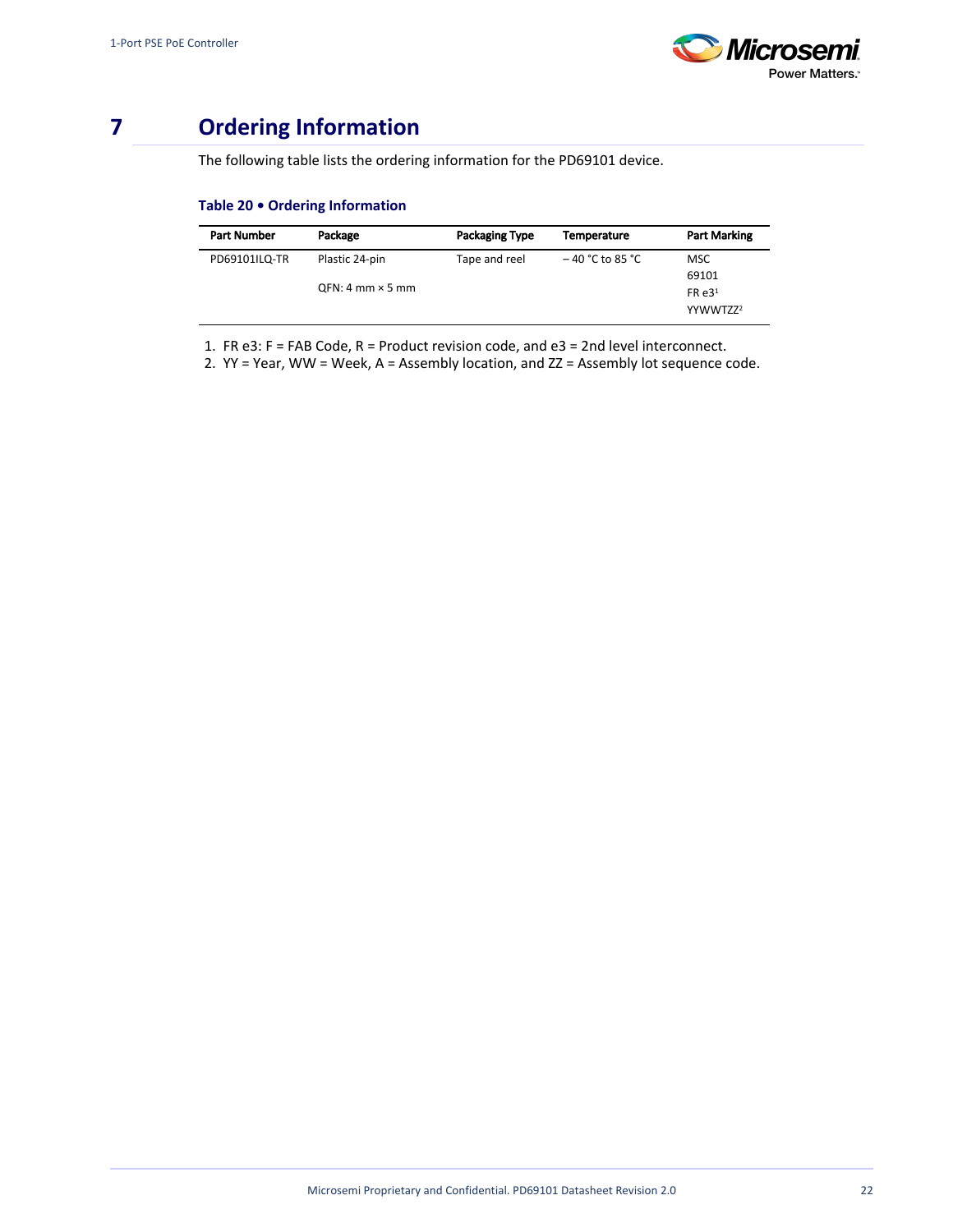



**Power Matters.**"

Microsemi Corporate Headquarters One Enterprise, Aliso Viejo, CA 92656 USA Within the USA: +1 (800) 713-4113 Outside the USA: +1 (949) 380-6100 Fax: +1 (949) 215-4996 Email: sales.support@microsemi.com www.microsemi.com

© 2010–2018 Microsemi Corporation. All rights reserved. Microsemi and the Microsemi logo are trademarks of Microsemi Corporation. All other trademarks and service marks are the property of their respective owners. Microsemi makes no warranty, representation, or guarantee regarding the information contained herein or the suitability of its products and services for any particular purpose, nor does Microsemi assume any liability whatsoever arising out of the application or use of any product or circuit. The products sold hereunder and any other products sold by Microsemi have been subject to limited testing and should not be used in conjunction with mission-critical equipment or applications. Any performance specifications are believed to be reliable but are not verified, and Buyer must conduct and complete all performance and other testing of the products, alone and together with, or installed in, any end-products. Buyer shall not rely on any data and performance specifications or parameters provided by Microsemi. It is the Buyer's responsibility to independently determine suitability of any products and to test and verify the same. The information provided by Microsemi hereunder is provided "as is, where is" and with all faults, and the entire risk associated with such information is entirely with the Buyer. Microsemi does not grant, explicitly or implicitly, to any party any patent rights, licenses, or any other IP rights, whether with regard to such information itself or anything described by such information. Information provided in this document is proprietary to Microsemi, and Microsemi reserves the right to make any changes to the information in this document or to any products and services at any time without notice.

Microsemi Corporation (Nasdaq: MSCC) offers a comprehensive portfolio of semiconductor and system solutions for aerospace & defense, communications, data center and industrial markets. Products include high-performance and radiation-hardened analog mixed-signal integrated circuits, FPGAs, SoCs and ASICs; power management products; timing and synchronization devices and precise time solutions, setting the world's standard for time; voice processing devices; RF solutions; discrete components; enterprise storage and communication solutions; security technologies and scalable anti-tamper products; Ethernet solutions; Power-over-Ethernet ICs and midspans; as well as custom design capabilities and services. Microsemi is headquartered in Aliso Viejo, California, and has approximately 4,800 employees globally. Learn more at www.microsemi.com.

PD-000308061